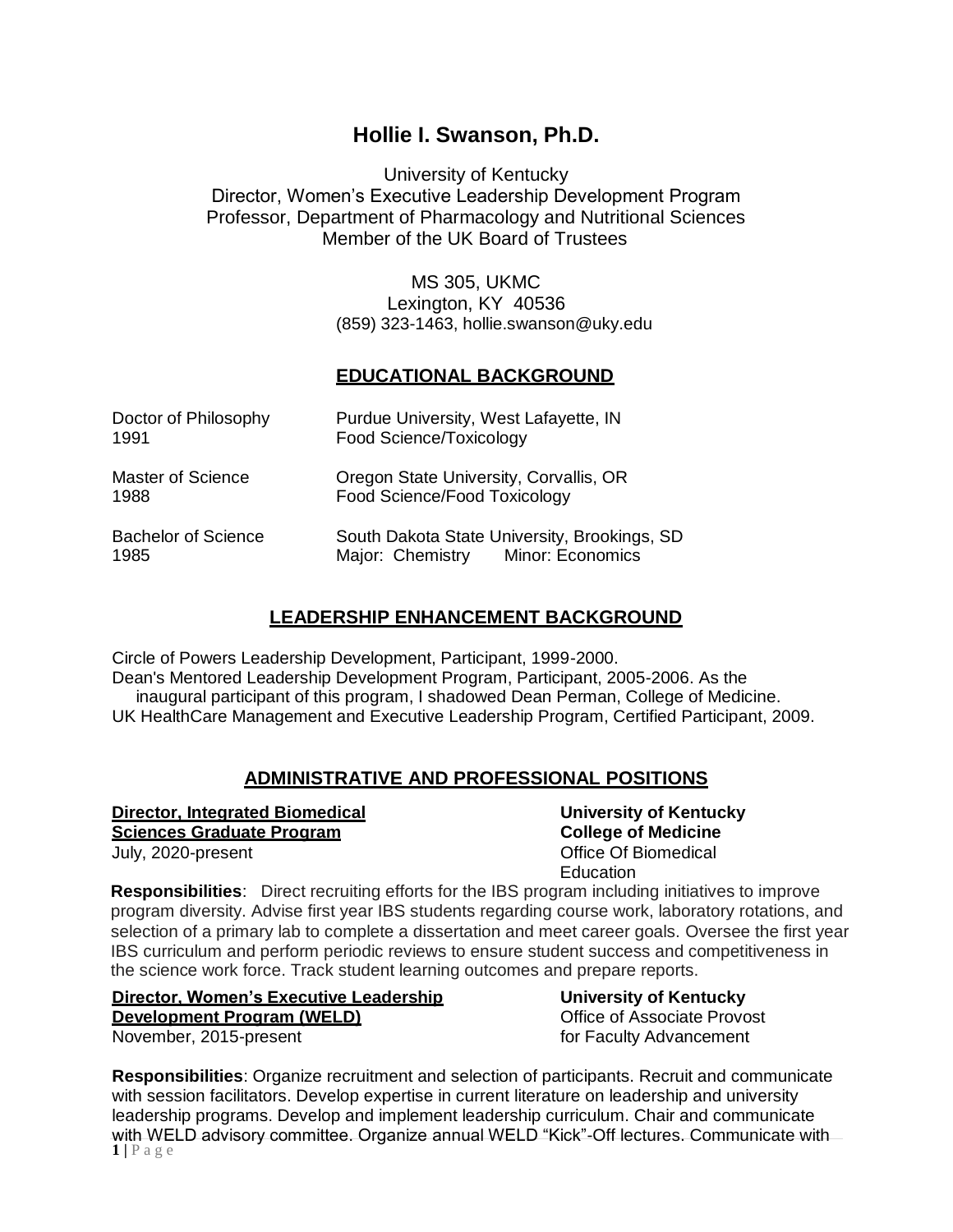participants. Organize and implement shadowing experiences. Assess program effectiveness. Serve as a liaison with Women in Medicine and Science and board member of the Kentucky ACE Women's Network.

**Major accomplishments**: Developed and implemented a 8 month program that has been very well received by the participants. "Graduated" 97participants. Hosted four successful and well attended campus-wide "Kick-Off lecture events featuring nationally recognized speakers.

#### **Director, Summer Research Undergraduate University of Kentucky Programs Department of Pharmacology** 2016-present and Nutritional Sciences

**Responsibilities**: Obtain external funding to support student research. Recruit students, faculty mentors and near-peer mentors. Working with faculty committees, select qualified students. Develop and implement orientation session. Recruit facilitators for sessions on careers and research areas. Organize activities and field trips. Organize undergraduate research poster session. Assess program effectiveness.

**Major accomplishments**: Obtained funding to support 17 undergraduate students; the SURF program initiated in 2016 supports 5 and the SURES program initiated in 2017 supports 12 students. Approximately 50 applications from a variety of institutions apply yearly. I recruit eligible and diverse participants and work with two faculty committees to select the participantsmore than 30 faculty mentors are involved. I have presented research posters at national meetings and published one manuscript. The majority of students who have participated in the program are currently enrolled or applying for graduate (PhD) or professional (MD) programs.

#### **Director, Undergraduate Research University of Kentucky**

October 2014-October 2015 College of Medicine

Office of Biomedical Education

**Responsibilities:** Form and chair faculty undergraduate advisory committee, organize collegewide undergraduate efforts, communicate with Undergraduate Research Office, match faculty mentors with student mentees, attend monthly Biomedical Education meetings.

**Major accomplishments:** Provided leadership for a faculty advisory committee focused on undergraduate research in the College of Medicine. Matched qualified students with faculty mentors. Developed orientation curriculum. Collaborated with Office of Undergraduate Research to host SPIRIT program. Developed Biomedical Undergraduate Research Certificate.

# **Chair, Faculty Council University of Kentucky**

September 2013-August 2014 College of Medicine

**Responsibilities**: Chair monthly Faculty Council Meetings and quarterly General Faculty Meetings. Communicate with the Provost, Dean and Associate Deans, Departmental Chairs and Faculty of the College of Medicine regarding faculty concerns. Facilitate Faculty Council review of educational programming. Advise on College of Medicine faculty and educational policies. Advocate for College of Medicine Faculty.

**Major accomplishments**: As Chair of the Educational Productivity Committee, reviewed "best practices, assessed the status and made recommendations pertaining to faculty (educational) workload in a report submitted to the Dean of the College of Medicine. Led college-wide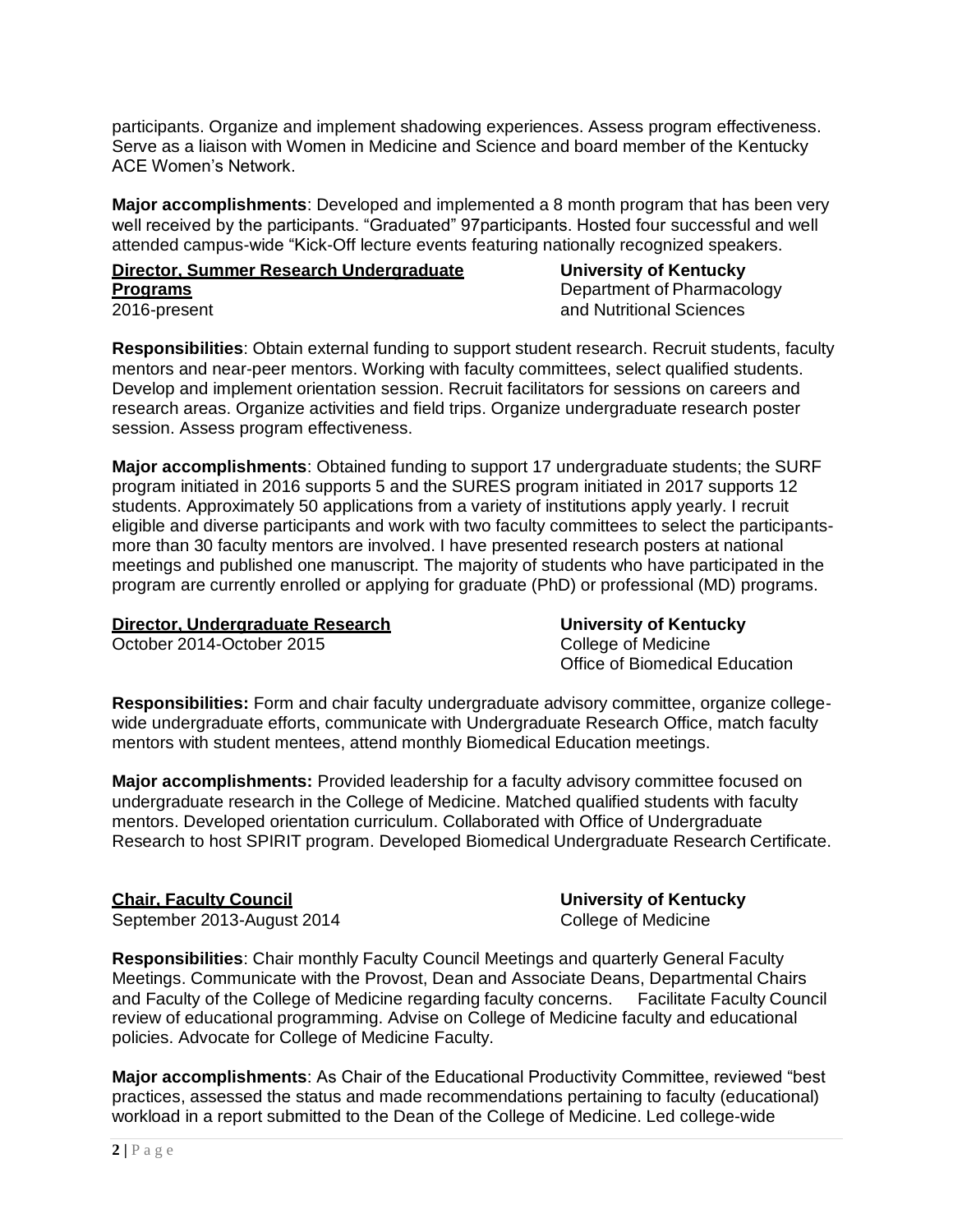discussions to ensure that College of Medicine policies pertaining to faculty workload and performance reviews were aligned with University-wide policies (i.e., Administrative Regulations 3:8). Initiated and facilitated activities that resulted in the re-invigoration of the Practice Plan Committee in accordance with Administrative Regulations 3:14. Initiated and facilitated activities that resulted in the appointment of two College of Medicine faculty representatives to the American Association of Medical Colleges.

### **Chair, University Senate Council Chair, University Senate Council Chair** Office of the President

June 2010-May 2012

**Responsibilities**: Supervise staff in Senate Council Office. Chair weekly Senate Council Meetings, monthly University Senate meetings and Reinstatement Committee. Communicate with and support chairs of University Senate Committees. Facilitate Senate approval of educational programming. Advise on regulatory policies pertaining to students and faculty. Organize monthly faculty meetings with the President. Advocate for the faculty. Communicate with the Chair of the Board of Trustees. Attend regularly scheduled meetings of the Board of Trustees. Meet monthly with the President, Provost and Associate Provost for Faculty Advancement to share concerns of the faculty. Mediate and advise on faculty disciplinary issues. Represent the faculty on university-wide committees. Communicate with the faculty, staff, administration and media. Facilitate annual evaluation of the president by the faculty. Represent the University of Kentucky faculty at Coalition of Senate and Faculty Leadership for Higher Education.

**Major Accomplishments**: Took the lead role in revitalizing University Senate committees, formalized reporting processes, and restructured weekly Senate Council and monthly University Senate meetings. Participated in the selection of President Capilouto. Initiated efforts that resulted in revisions to faculty evaluation of the President. Collaborated with Staff Senate to host monthly "Leadership Forums" and submit a joint report advocating for a university-wide faculty/staff ombudsman office. As Chair of the Review Committee, wrote a report that assessed the status of the University of Kentucky. As Chair of the Recruitment, Review and Rewards wrote a report that reviewed "best practices" and assessed the effectiveness of faculty policies. Initiated efforts that culminated in the implementation of an electronic system for course and program review (eCATS). Assisted the Associate Provost for Undergraduate Studies in obtaining Senate approval of UK CORE and UK Honors Program. Worked closely with the Associate Provost for Institutional Effectiveness to obtain University of Kentucky reaccreditation. Worked closely with the Associate Provost of Faculty Affairs to address faculty grievances and revise faculty policies (i.e., Administrative Regulations 2 and 3 and Governing Regulations VII and X).

**Director, Seminar Program University of Kentucky**

June 2001-August 2005 Department of Molecular and Biomedical Pharmacology

**Responsibilities**: Collaborate with the faculty to identify internal and external seminar speakers. Engage the graduate students in seminar program. Organize seminar scheduling and programing. Host/cohost seminar speakers.

**Accomplishments**: Increased the profile of the seminar program by co-sponsoring joint seminars with other departments and centers. Organized mini-symposiums focused on current topics in pharmacology. Developed graduate student-centered seminars focused on career skills and opportunities. Engaged graduate students in hosting outside speakers including a Nobel Prize Laurate.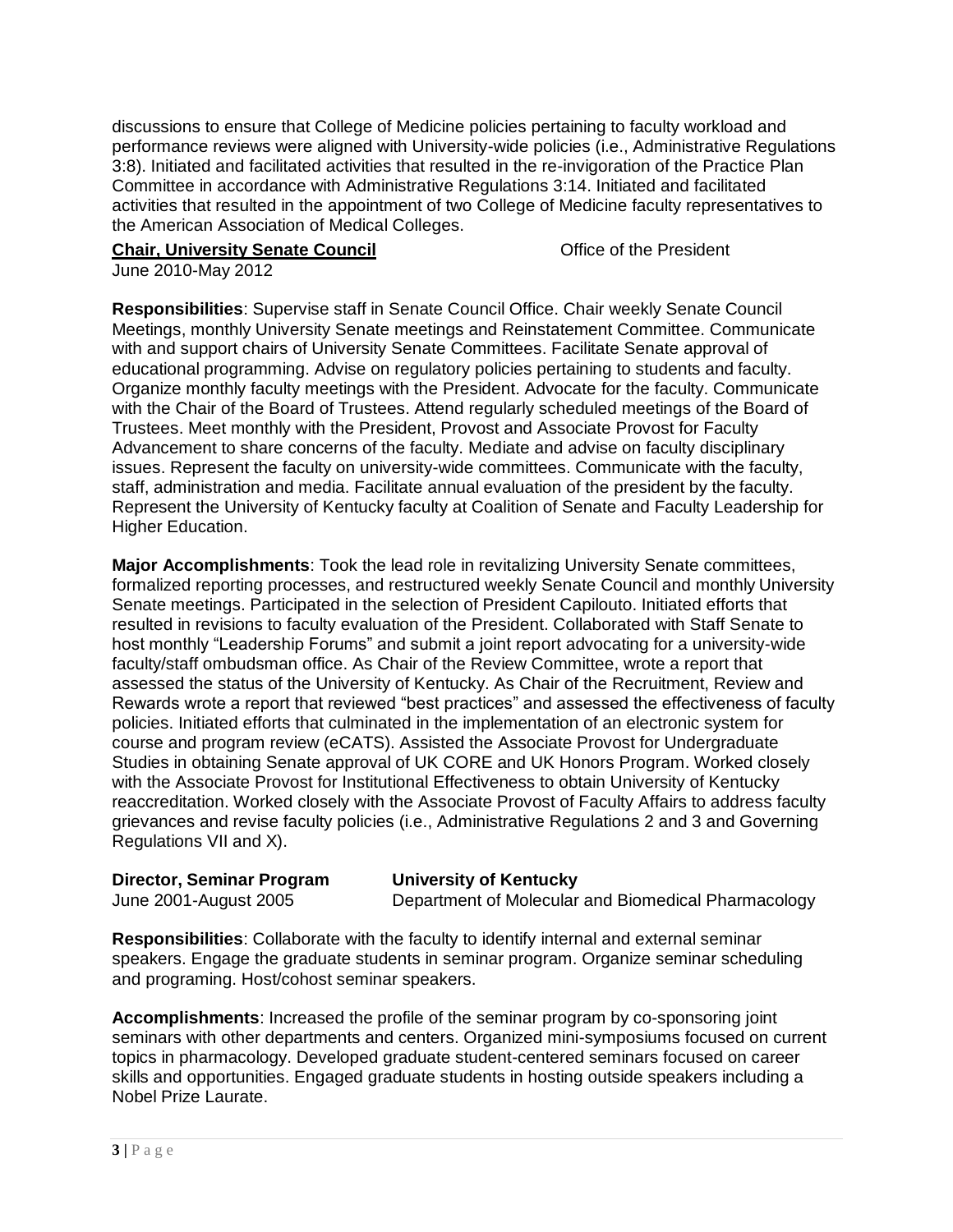# **Additional Leadership and Positions at the University of Kentucky**

| 2020-present | Elected Faculty Representative, University of Kentucky<br><b>Board of Trustees</b>                                                                                                                                                      |
|--------------|-----------------------------------------------------------------------------------------------------------------------------------------------------------------------------------------------------------------------------------------|
| 2007-2009    | Chair, University of Kentucky Senate Advisory Committee on<br>Privilege and Tenure.                                                                                                                                                     |
| 2009-present | Professor, Department of Pharmacology and Nutritional<br>Sciences/Molecular and Biomedical Pharmacology, University of<br>Kentucky College of Medicine. Member of Markey Cancer Center<br>and Graduate Center for Nutritional Sciences. |
| 2001-2009    | Associate Professor, Department of Molecular and Biomedical<br>Pharmacology, University of Kentucky Medical School.                                                                                                                     |
| 1995-2001    | Assistant Professor, Department of Pharmacology, University of<br>Kentucky Medical School.                                                                                                                                              |
| 1996-2014    | Assistant Professor, Joint Appointment, Toxicology Program,<br>University of Kentucky.                                                                                                                                                  |
| 1992-1995    | Postdoctoral Research Assistant, Department of Molecular<br>Pharmacology and Biological Chemistry, Northwestern University<br>Medical School.                                                                                           |
| 1991-1992    | Postdoctoral Research Assistant, Department of Biochemistry,<br>Michigan State University.                                                                                                                                              |

# **Honors and Awards**

Chemistry Departmental Scholarship, South Dakota State University, 1981 Music Departmental Scholarship, South Dakota State University, 1981-1983 Out-Of State Honors Scholarship, Oregon State University, 1985-1986 Clorox Scholarship, 1985 David Ross Fellowship, Purdue University, 1988-1990 Environmental Toxicology Postdoctoral Training Fellowship (PHS) Michigan State University, 1991-1992 National Research Service Award (NIH), 1992-1995 Wethington Research Award (UK), 2003-2006 John B. Wyatt Traveling Fellowship, 2010 Omicron Delta Kappa National Leadership Honor Society, Student nominated, 2012 Selected Fellow, Professional Mentoring Skills Enhancing Diversity (PROMISED) Program, 2017-2018 Women in Medicine and Science Leadership Award, University of Kentucky College of Medicine, 2017 Nominee, Sarah Bennett Holmes Award, University of Kentucky, 2018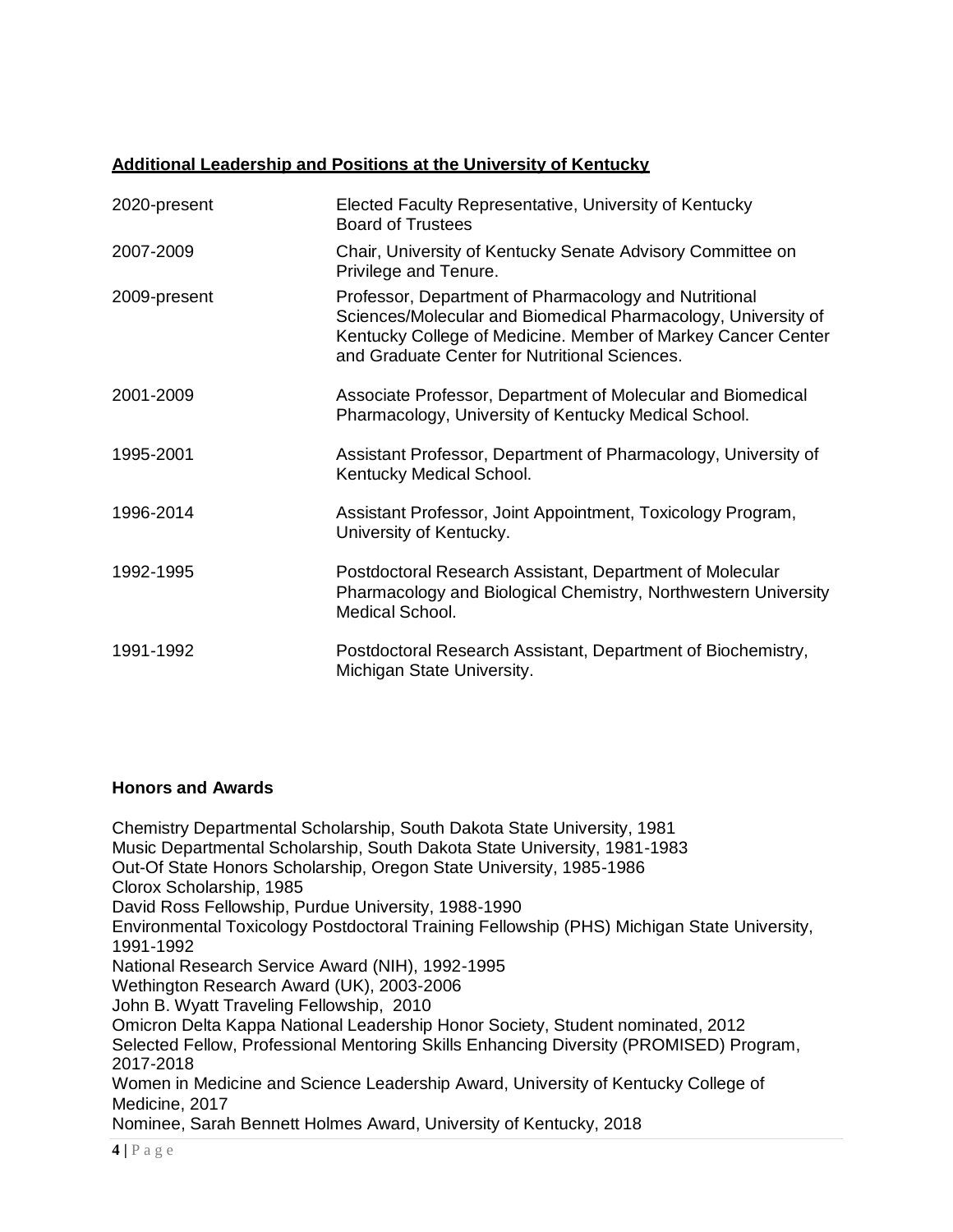Abraham Flexner Excellence in Medical Education (Teaching), 2019

# **Media Coverage**

Association for Women in Science Kentucky Affiliate Interview, October 30, 2018 <https://awiskygrp.wordpress.com/blog/> SURF 25th Anniversary, The Pharmacologist, December Volume 59 (4), 2017

# **RESEARCH AND SCHOLARSHIP**

# **CURRENTLY FUNDED EDUCATIONAL PROJECTS**

"Summer Research in Environmental Health Sciences" NIH R25 ES027684-01 5/1/17-4/30/22

8% effort (H. Swanson, PI) \$495,325 (total direct costs)

The goal of this project is to recruit first-generation students from the Appalachia region who are rising juniors and under-represented minorities and introduce them to environmental health sciences research and related careers.

"Summer Undergraduate Research Fellowship Program",

American Society of Pharmacology and Experimental Therapeutics 6/1/16-8/1/22 (H. Swanson, PI) \$27,000 (total direct costs)

The goal of this project is to recruit first-generation students from the Appalachia region who are rising juniors and under-represented minorities and introduce them to pharmacology research.

"Student Retention and Success in STEM through collaborative and multi-layered STEMCats Freshman Program"

Howard Hughes Medical Institute 19/1/14-8/20/19

Sustaining Excellence in Undergraduate Education

(V. Cassone, PI)(Swanson, Faculty Participant) \$380,000/yr (direct costs)

The goal of this project is to support the freshman experience and enhance student retention diversity and success in the STEM majors

# **CURRENTLY FUNDED RESEARCH PROJECTS**

"Postnatal Complications and Interventions Against Halogenated Organics Exposures during Pregnancy" NIH P42ES007380 4/1/20-3/31/25

8% effort (K. Pearson, PI, H. Swanson CoPI) \$260,000/year (direct costs)

The goal of this project is to examine the molecular impact of environmental contaminant toxicity to the developing fetus during a narrow window of susceptibility and provide evidence for cost-effective solutions such as maternal exercise.

"Center for Appalachian Research in Environmental Sciences"

NIH 1P30ES026529-01A1 05/1/17 – 04/1/22

5% effort (E. Hahn, PI, H. Swanson, CoI) Total Award: ~\$7.5 million

The overall goal of this project is to support and develop environmental health science research and community engagement at the University of Kentucky.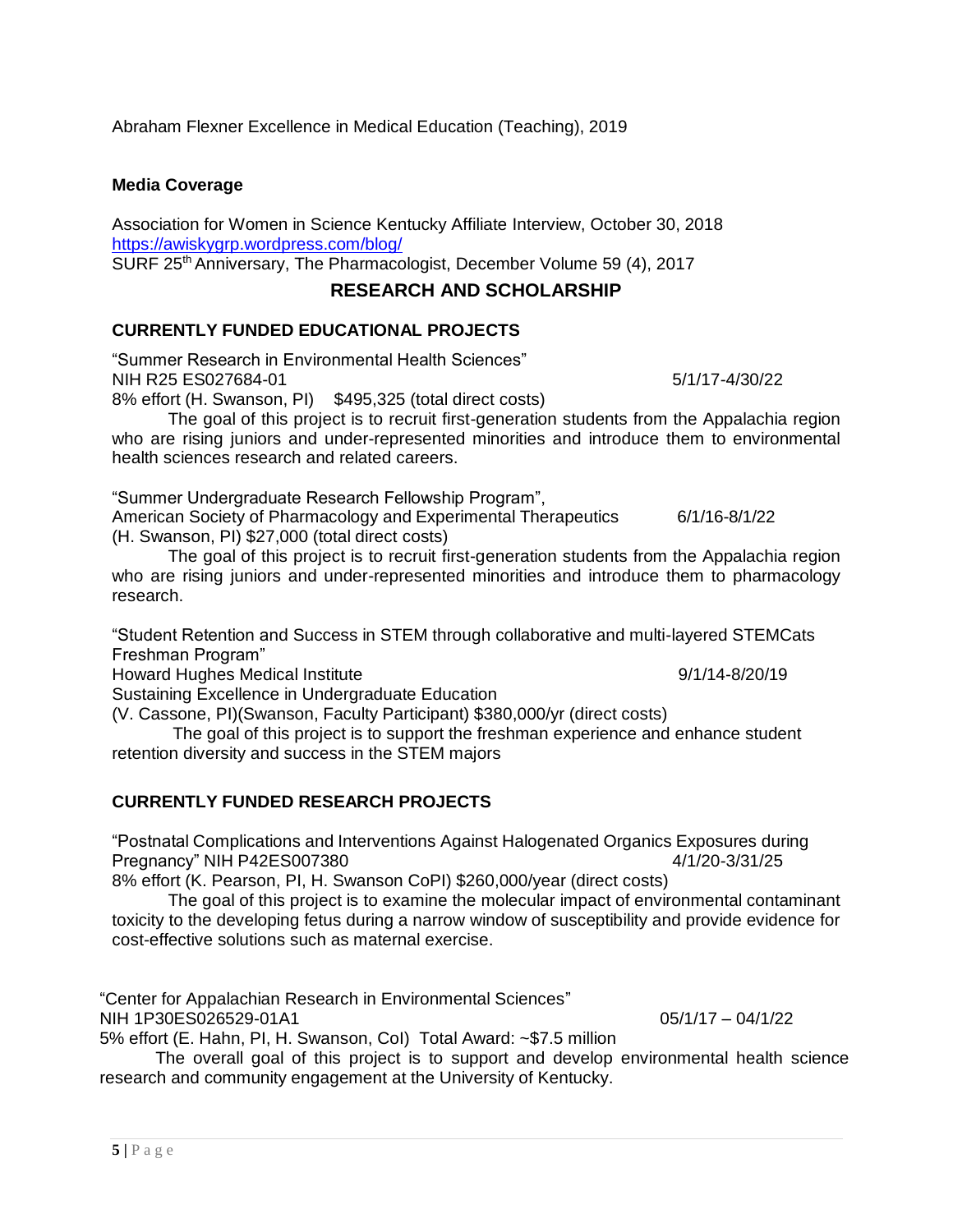#### **PAST FUNDED PROJECTS**

"Role of environmental chemical exposure in the development of obesity, type 2 diabetes and metabolic syndrome" NIH P42ES007380 4/1/14-3/31/19

8% effort (K. Pearson, PI, H. Swanson CoPI) \$226,533/year (direct costs)

The goal of this project is to determine the extent to which in utero exposures to polyhalogenated aromatic hydrocarbons contribute the development of chronic disease states in the adult.

"Transcriptional Effects of Per and Poly Fluorinated Alkyl Substances" Pilot Grant supported by NIH P30ES026529-01A1 12/1/18-3/31/19 5% effort (Swanson, PI)

The goal of this pilot project is to elucidate the mechanisms by which per and polyfluorinated alkyl substances alter liver metabolism.

"E-cigarettes, nicotine and nicotine receptors in oropharyngeal squamous cell carcinoma" Seed Grant, Center of Biomedical Research Excellence 9/1/16-8/30/17 (H. Swanson, R. Aouad, CoPI) \$8,000 (direct costs)

The goal of this project is to identify the impact of e-cigarette condensate on the growth and function of oral keratinocytes.

"Alternative targets for novel pharmacotherapies for alcoholism" Naprogenix 7/1/13-6/30/14

2% effort (H. Swanson, PI) \$160,000 (direct costs)

The goal of this project was to test the efficacy of apple peel flavonoids as therapies using a number of animal models of inflammatory diseases.

" Novel estrogen receptor ligands from plant genomics"

NIH/STTR R42 AT00639-02A 5/1/12-8/31/14

10% effort (J. Littleton, PI, H. Swanson, CoPI) \$116,899 (direct costs)

The goal of this project was to use a plant-based screening technology to identify novel ligands of the estrogen receptor.

"AHR-Protac, a novel AHR antagonist"

NIH R01 ES014849 8/15/06-6/30/11

20% effort (H. Swanson, PI., K.Kim, CoI) \$950,000 (total direct costs)

The goal of this project was to develop novel antagonists of the aryl hydrocarbon receptor.

"Chemopreventative properties of aryl hydrocarbon receptor antagonists" NIH/NCI 1 R03 CA125781-01 12/1/06-11/30/08

10% effort (H. Swanson PI , C. Gairola, CoI) \$145,963 (total direct costs)

The goal of this project was to determine whether the aryl hydrocarbon receptor antagonist apigenin and kaempferol inhibit CSC-induced cell transformation and tumor growth in vivo.

" Novel estrogen receptor ligands from plant genomics" 1 R41 CA115093-01 7/1/06-06/30-07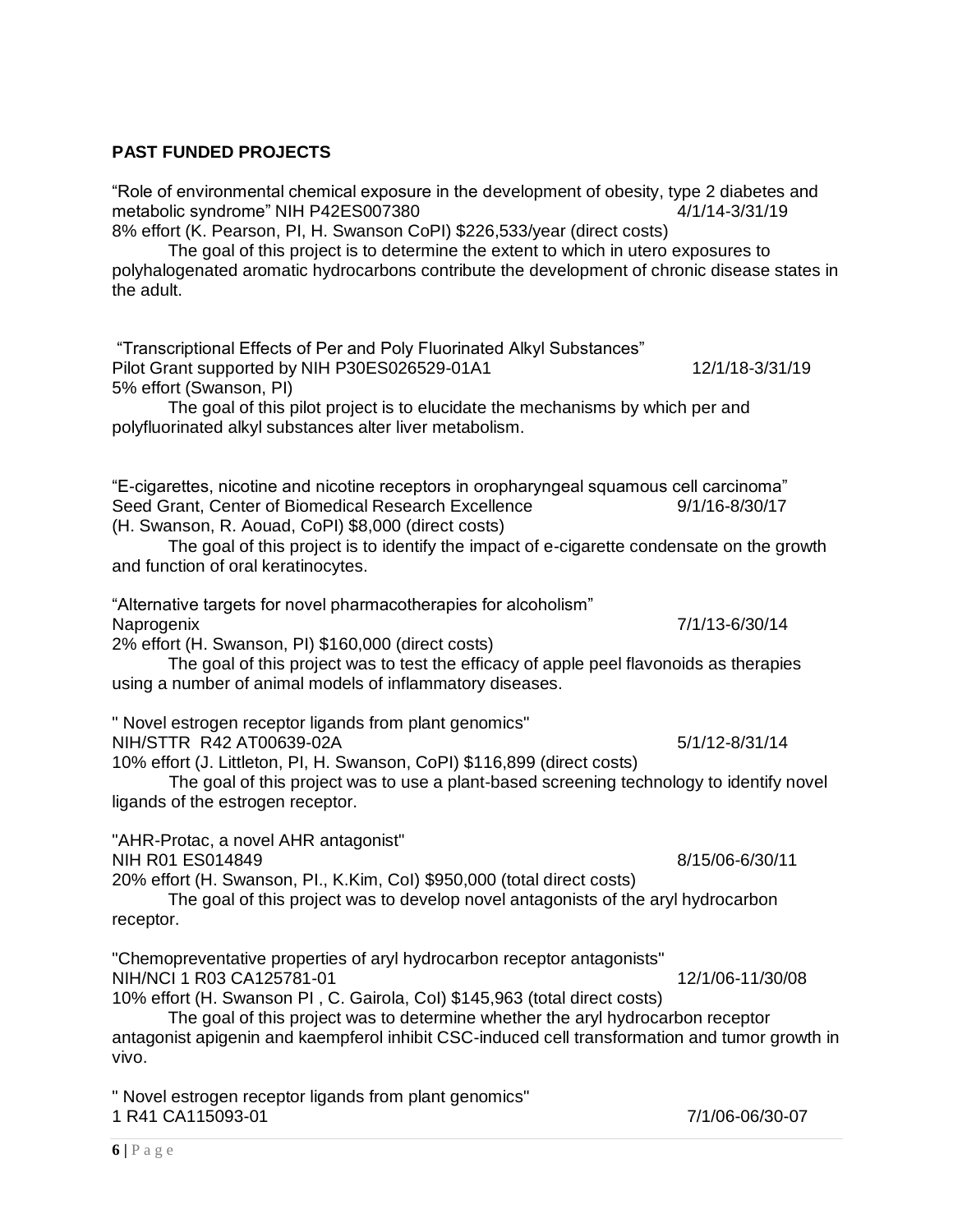5% effort (J. Littleton, P.I., H. Swanson, CoI) \$100,000 (total direct costs) The goal of this project was to screen plant extracts for estrogenic activities.

"The Aryl hydrocarbon Receptor and Differentiation" NIH R01 ES11295-01 2020 12/1/01-11/30/06 30% effort (H. Swanson, P.I.) \$1,000,000 (total direct costs) The goal of this project was to identify the mechanisms by which the activation of the aryl hydrocarbon receptor altered keratinocyte differentiation. "Convergence of TCDD gene activation with other pathways" 4/1/02-3/31/07 NIH R01 ES 08088-06 35% effort (H. Swanson, P.I.) \$1,000,000 (total direct costs) The goal of this project was to elucidate the biological consequences of the interaction between the aryl hydrocarbon receptor and myc pathways. "The Aryl Hydrocarbon Receptor and Lung Cancer" 7/1/99-06/30/00 American Lung Society 20% effort (H. Swanson, P.I.) \$25,000 (total direct costs)

The goal of this project was to identify the cell-type expression of components of the aryl hydrocarbon receptor pathway in the human lung.

# **INTRAMURAL GRANT SUPPORT**

eLearning Innovation, Initiative, Innovation and Design Lab Award, (H. Swanson) 5/1/2014- 4/30/15. \$4,000.

"The Development of an On-line Pharmacology Course, PHA 422G, (H. Swanson) eLII Faculty Development Award, 5/1/2014-4/30/2015. \$4,000.

"The Development of Hybrid Technologies in PHA 621" COM eLearning Seed Grant , (Piascik, Swanson, Hadley, Plattner, Porter), 2/1/2014, \$3,410.

"Lecturetools Development Incentive for PHA 621", Academic Planning, Analytics and Technologies Internal Grant (H. Swanson and M. Piascik), 9/1/2013-8/30/2014, \$1,500.

"Role of the Ah Receptor Nuclear Translocator in c-myc Regulation of p53 and Apoptosis" \$13,000, 1996-1997 University of Kentucky Medical Center Research Fund Grant #847 (H. Swanson, P.I.)

"Elucidation of ARNT as a Transcriptional Regulator" \$15,000, 1995-1996, University of Kentucky Medical Center Research Fund Grant #750. (H. Swanson, P.I.)

"Potential Convergence of AH receptor/ARNT and myc/max signaling pathways", \$11,000, 1995-1996, American Cancer Society #IRG-77653. (H. Swanson, P.I.)

#### **NATIONAL SERVICE AND PROFESSIONAL ACTIVITIES GRANT REVIEWS**

**7 |** P a g e Regular member: **NIEHS** (July 2000-June 2003) **Altox 1** study section Ad hoc: (June 1998, June 1999, October 1999, 2003-present, member conflict and other SEP panels, PPG and NIEHS Center reviews; R25 Educational grants; T32 Training grants) Ad hoc: **National Science Foundation** Ad hoc**: Department of Defense**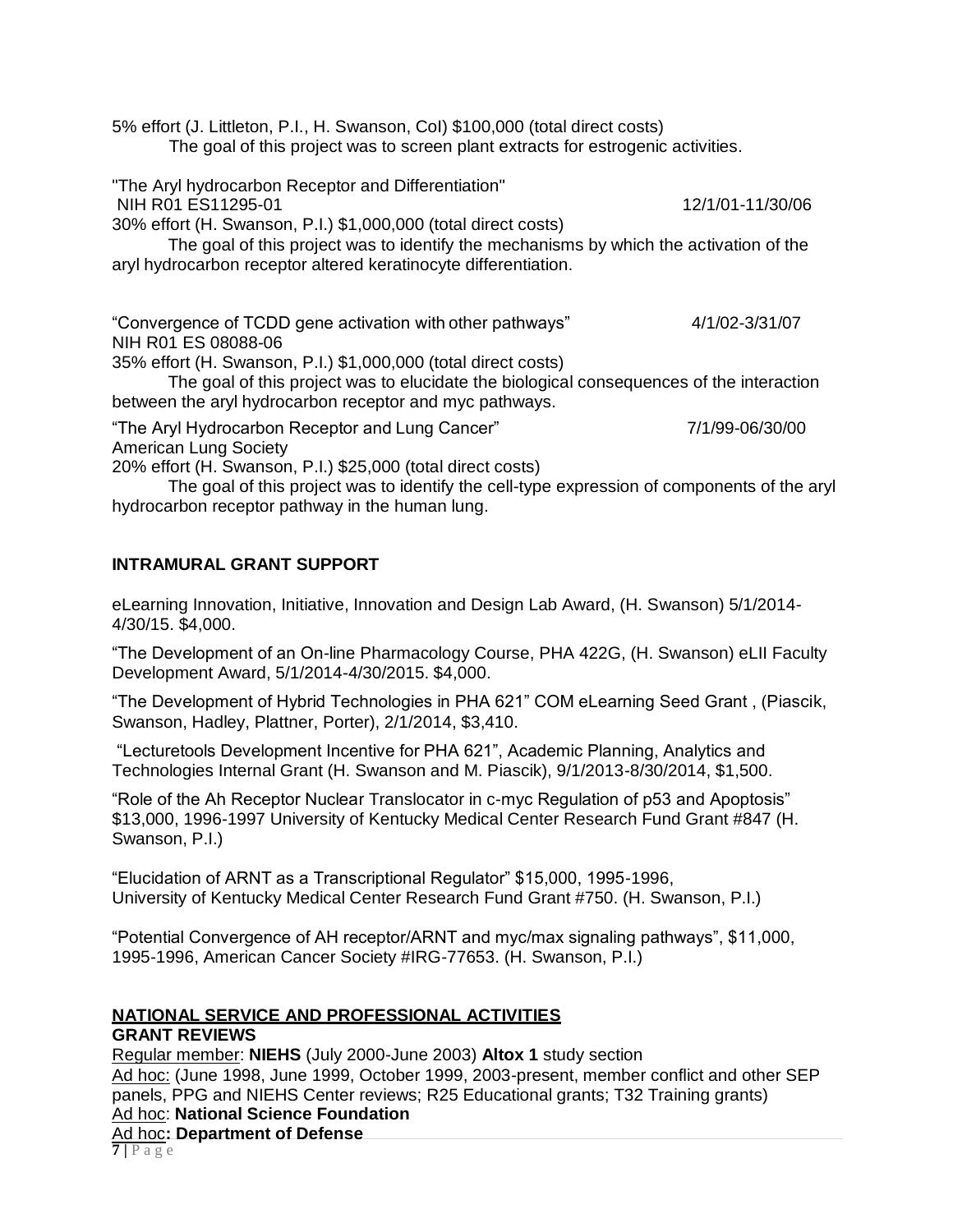# Ad hoc: **Shriner's Hospital for Research**

### **EDITORIAL BOARDS**

Toxicology and Applied Pharmacology (2002-2015) Guest Editor, Drug Metabolism and Disposition (2015) Journal of Medical Education and Curriculum Development (2017-present) Wiki.J.Med (2019-present)

### **ADVISORY AND REVIEW BOARDS**

Florida A & M University ARCH program (2002-2005) Kentucky EPA EPSCoR Committee (2002-2005) Institute of Medicine of the National Academies, Committee to Review the Health Effects in Vietnam Veterans of Exposure to Herbicides (2006-2007, 2008-2009)

UK Superfund Basic Research Program Internal Advisory Board (2006-present) Kentucky Equine Drug Research Council (2008-2012) T32 Training Grant Steering Committee (PI, Mary Vore)(2010-2015) University of California at Davis, Environmental Toxicology Major Review Panel, 2015-2016.

### **INVITED CHAIRPERSON AT NATIONAL MEETINGS**

Gordon Conference, "Mechanisms of Toxicity" July 26-31, 1998

Society of Toxicology National Meeting, (Session Chair) 1993, 1994, 1997-2002

Gordon Conference, "Mechanisms of Toxicity" July 27-August 1, 2008

Experimental Biology, (Symposium Chair) "Targeting Drug Metabolizing Enzymes for Chemoprevention", April 18-22, 2009

Society of Toxicology National Meeting, (Symposium Chair) "New insights into skin homeostasis and carcinogenesis", March 15-19, 2009

Experimental Biology/American Society of Pharmacology and Experimental Therapeutics, (Symposium CoChair) "Role of Pharmacogenetics in oncology", April 22-25 2012.

Experimental Biology/American Society of Pharmacology and Experimental Therapeutics, (Symposium CoChair) "Role of nuclear receptors in lipid dysregulation and obesity-related diseases". April 22-25 2012.

Experimental Biology/American Society of Pharmacology and Experimental Therapeutics, (Symposium Chair) "Drug Metabolism Division and James Gillette Award and Platform Session" April 22-25, 2012.

Experimental Biology/American Society of Pharmacology and Experimental Therapeutics, (Symposium CoChair) "Improving Maternal Therapeutics: Drug Metabolism and Transport during Pregnancy and Lactation" April 26-30, 2014.

Society of Toxicology National Meeting (Symposium CoChair) "Adaptive Leadership: Anticipating, Initiating and Responding to Change" March 22-26, 2015.

Society of Toxicology National Meeting (Session Chair) "Education, Outreach, Ethical and Social Issues" March 11-15, 2018.

# **INVITED PRESENTER FOR WORKSHOPS AT NATIONAL AND LOCAL MEETINGS**

Presenter for Continuing Education Program (National Society of Toxicology, Continuing Education Program, Annual Meeting )

1995- 2 one hour lectures "Methods for the Analysis of DNA/Protein Interactions".

1996- 1 one hour lecture "Gene Regulation by the AH receptor and ARNT.

1998- 1 one hour lecture "Methods for Protein/Protein Interactions".

2004-1 one lecture and Chair" Tools for Functional Genomics"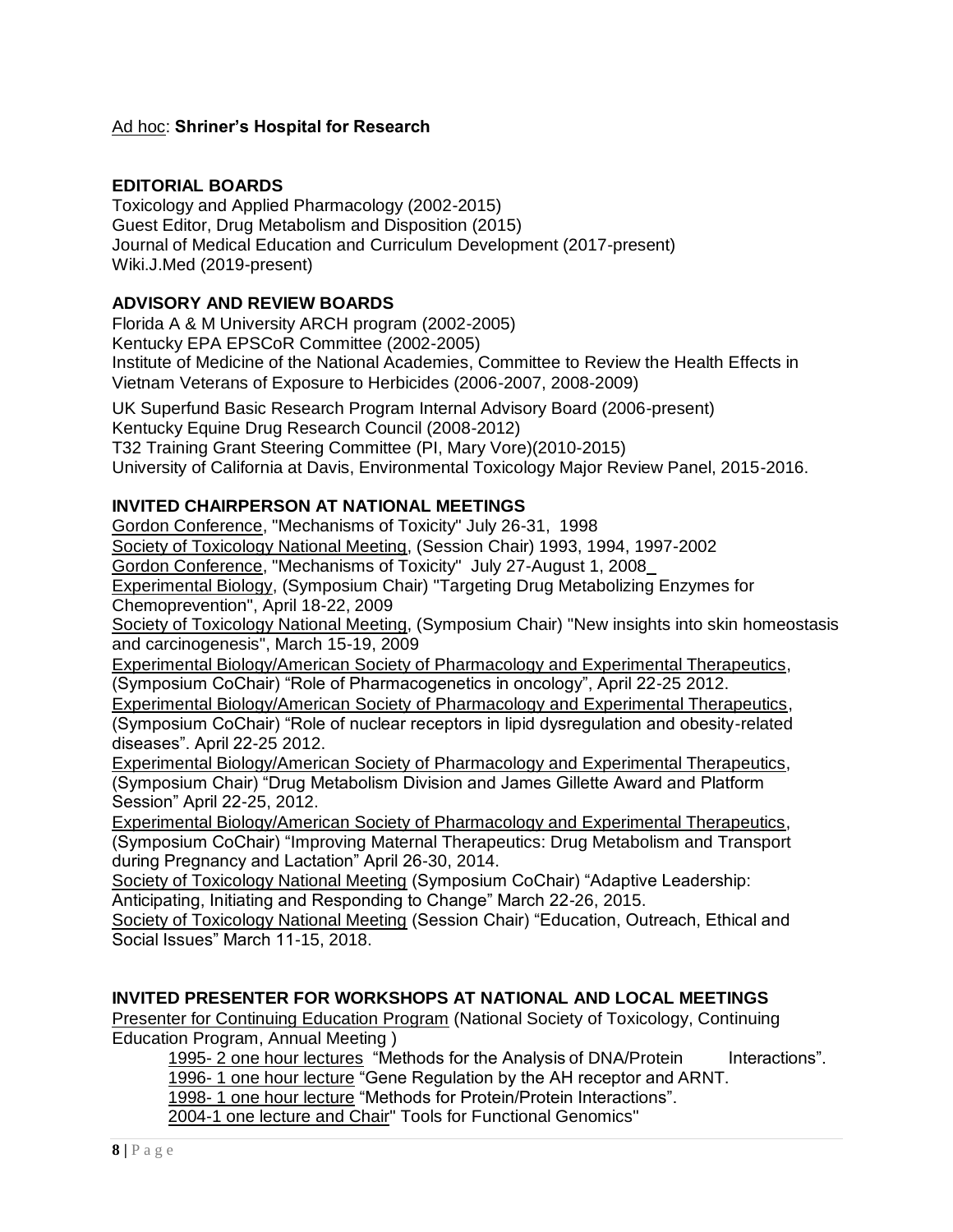Ohio Valley Society of Toxicology Annual Meeting (2000) Workshop Organizer "Toxicology in the 21<sup>st</sup> Century: The Environment and your Genes."

"Creating a collaborative environment that fosters clinical and translational science". Workshop presented at Southern Group on Educational Affairs (2007) Louisville KY.

"Developing effective and collaborative groups". Workshop presented at Ohio Valley Society of Toxicology (2007) Indianapolis, IN.

"How to Launch Your Career in Ten Easy Steps". Keynote Speaker, Presented at the University of Kentucky Postdoctoral Scholar's Symposium (2016)

"Overcoming career challenges". Presented at Pedagogicon (2018) Eastern Kentucky University.

"Women's Empowerment", Presented to Women's Forum (2019) University of Kentucky

### **MANUSCRIPT REFEREE**

Drug Metabolism and Disposition, Toxicology and Applied Pharmacology, Biochemistry, Biochemical Pharmacology, Carcinogenesis, Cancer Research, Gene Expression, Journal of Pharmacology and Therapeutics, Journal of Biological Chemistry, Molecular Pharmacology, Toxicology Letters, Toxicology, Chemical Research Toxicology, Toxicological Sciences, Environmental Health Perspectives, Nature Scientific Reports, Journal of Clinical Investigations,

#### **PRESENTATIONS GIVEN AS AN INVITED SPEAKER**

Plenary speaker at the Cytochrome P-450 Midwest Symposium, Purdue University, September 15, 1995 "DNA binding of the Ah receptor and ARNT".

Seminar, Department of Biochemistry, University of Louisville, May 19, 1997. "Gene Regulation by the Ah receptor and ARNT".

Plenary speaker at the Cytochrome P-450 Midwest Symposium, Purdue University, September 26, 1997 "DNA binding by the Ah receptor and ARNT-Additional Actors Required".

Seminar, Department of Pharmacology, University of Cincinnati, October 15, 1997. "Gene Regulation by the Ah receptor and ARNT".

Seminar, Department of Biochemistry, Oregon State Health Sciences University, March 6, 1998. "DNA binding of the basic helix loop helix/PAS proteins".

Seminar, Environmental Protection Agency, Cincinnati, OH, September 1, 1999 "DNA binding of the aryl hydrocarbon receptor and beyond".

Seminar, College of Pharmacy, University of New Mexico Health Science Center, October 11, 1999 "Mechanisms that govern the actions of the aryl hydrocarbon receptor".

Seminar, Institute of Chemical Toxicology at Wayne State University, February 8, 2001, "Regulation of keratinocyte differentiation by dioxin and the aryl hydrocarbon receptor".

Seminar, Department of Environmental Medicine and Dentistry, University of Rochester, March 3, 2002, "Alteration of apoptosis, differentiation and senescence by dioxin in keratinocytes.

Symposium speaker, National Society of Toxicology, March 2004 "Regulation of the Aryl Hydrocarbon Receptor Pathway in Keratinocytes".

Symposium speaker, "The George Bailey Symposium" Oregon State University, July 2004, "Mechanisms by which Dioxin Immortalizes Human Keratinocytes".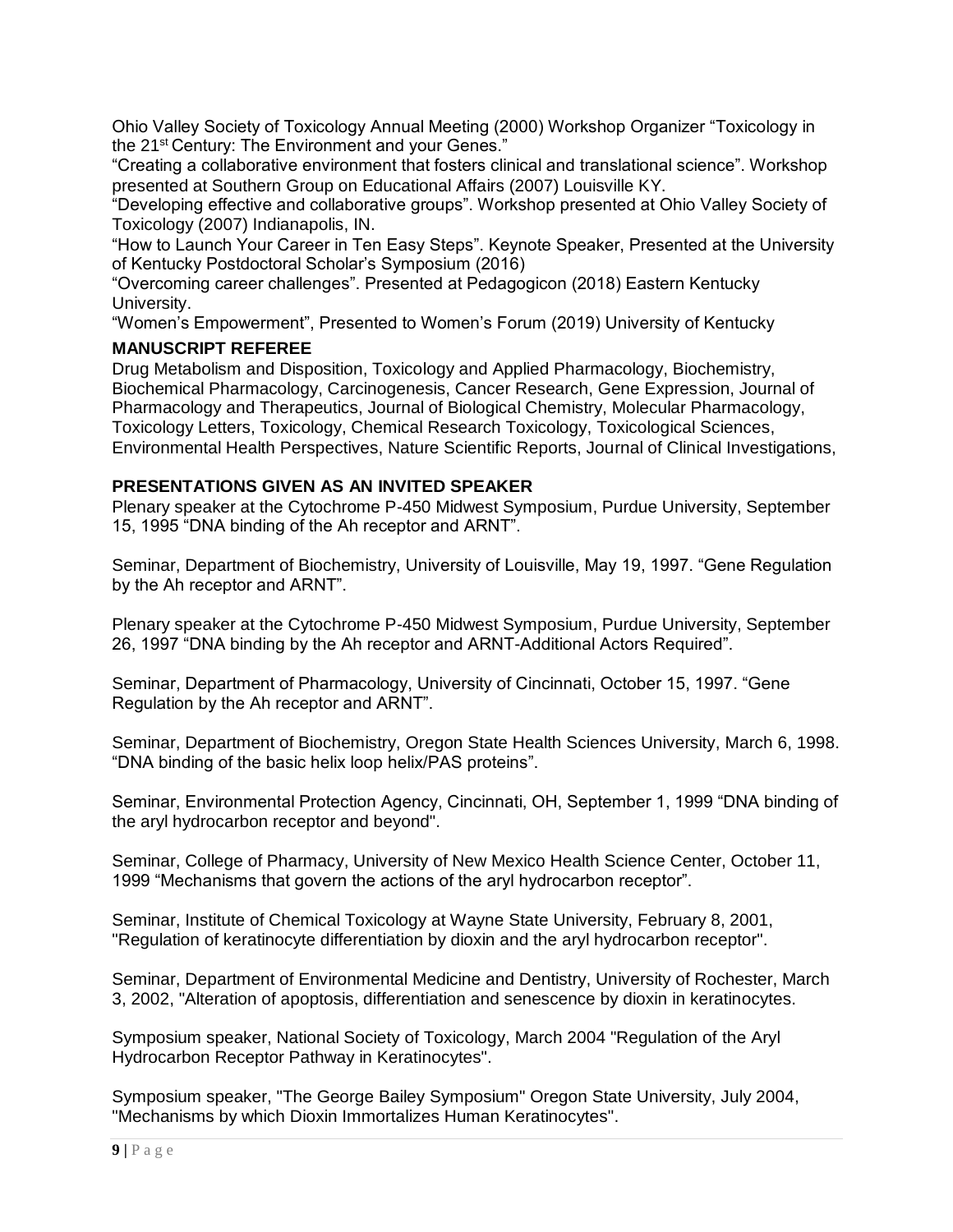Seminar, Department of Biochemistry/Chemistry, South Dakota State University, October 6, 2004, "Delineating the role of the dioxin/aryl hydrocarbon receptor in human cancers".

Seminar, Department of Pharmacology and Toxicology, Wright State University, January 12 2005 "Delineating the role of the dioxin/aryl hydrocarbon receptor in immortalization".

Seminar, Department of Biochemistry, University of Louisville, January 11 2006 "AHR-Protac, Development of a novel aryl hydrocarbon receptor antagonist".

Speaker, 8<sup>th</sup> International ISSX meeting, Sendai Japan, October 9, 2007 "P450-dependent metabolism in extrahepatic tissues: Implications for drug disposition and toxicology"

Seminar, Department of Human Toxicology and Molecular Epidemiology, Wadsworth Center, June 5th 2008 "Role of the aryl hydrocarbon receptor in epidermal homeostasis"

Seminar, University of Louisville Cancer Center, Louisville, KY, November 18 2008 "Development of novel aryl hydrocarbon receptor-based therapies".

Seminar, University of Louisville, Department of Pharmacology and Toxicology, February 18, 2010 "The aryl hydrocarbon receptor as a drug target".

Symposium speaker, National Society of Toxicology, March 2014 "Developing a Leadership Style that Works for You".

Symposium speaker, National Society of Toxicology, March 2015, "Undertaking a range of activities and adapting to changes for the future in academia as a thought leader, a communicator and teacher".

Invited Speaker, University of Kentucky STEM Teaching Enhancement Workshop and Scholarly Forum, April 19, 2016. "Development of a Course-based Research Experience to Introduce Drug-Receptor Concepts".

#### **MEMBERSHIPS**

#### **American Association of Cancer Research**

### **American Society for Pharmacology and Experimental Therapeutics**

**Member,** 2005-present, Drug Metabolism Specialty Section; 2017-present Education **Committee** 

**Councilor**, 2005-2009, Drug Metabolism Specialty Section of the National Chapter **Member**, 2006-2009, Women in Pharmacology Specialty Section

**Chair**, 2011-2012**,** Drug Metabolism Specialty Section of the National Chapter **Member**, 2011-2013, Program Committee

#### **Society of Toxicology**

**Member,** 1997-2000, K-12 Education Committee **Councilor**, 2001-2004, Molecular Biology Specialty Section of the National Chapter **Member,** 2007-2010, Program Committee **Member,** 2010-2013, Research Committee **Member,** 2017-present, Mechanism Specialty Section, Women In Toxicology and Undergraduate Educator Network

**Society of Toxicology Ohio Valley Chapter**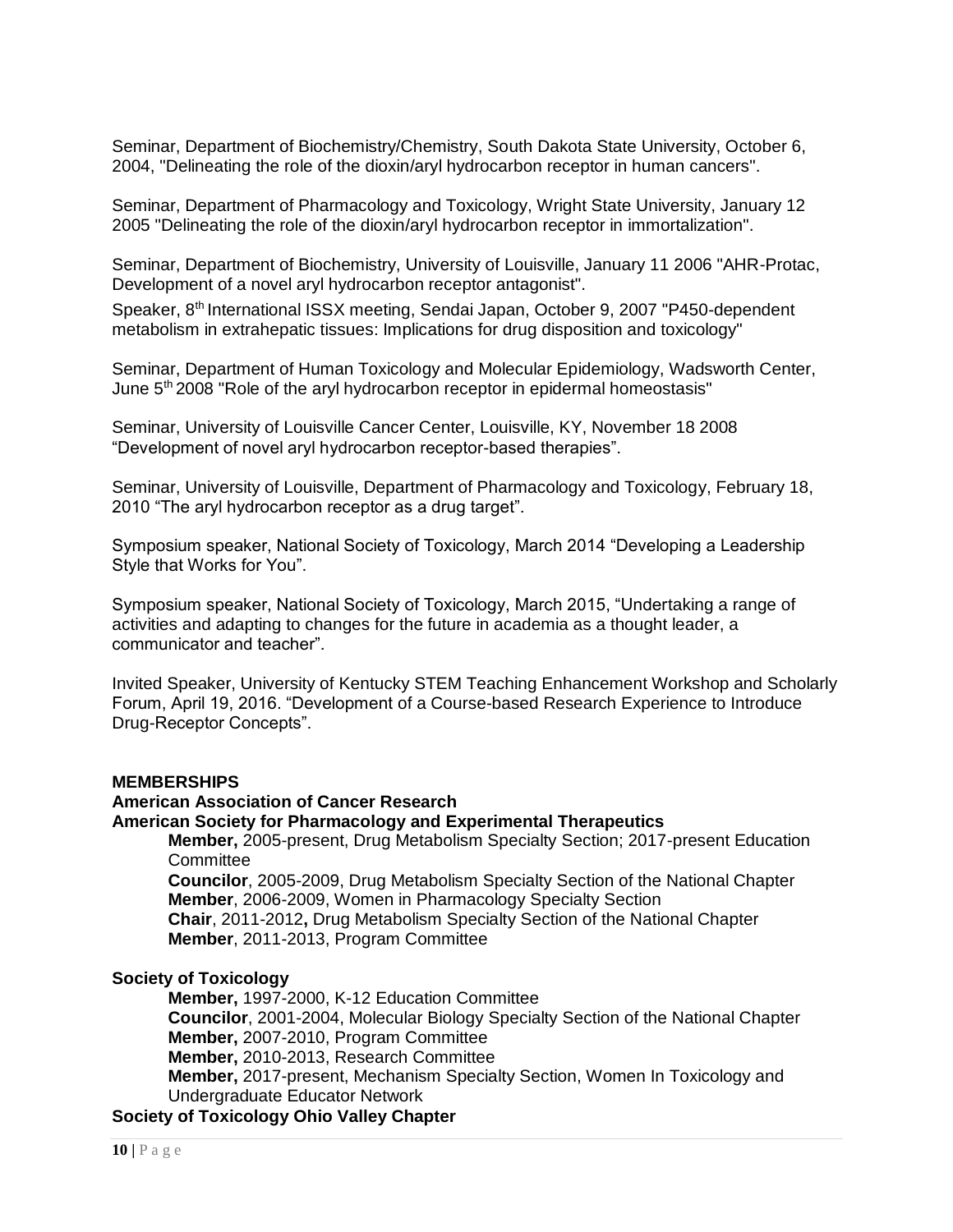**Chair, K-12** Educational Committee, 2000-2003 **Vice President**, 2001-2003, Ohio Valley Chapter **President**, 2003-2004, Ohio Valley Chapter

**Gordon Conference** "Mechanisms of Toxicity" Planning Committee, 2008-2009.

# **Kentucky ACE Women's Network**

Board Member, 2015-present Recorder, 2018-present

Sigma Xi (Oregon State Chapter) Gamma Sigma Delta (Purdue Chapter)

### **STUDENT ADVISING ACTIVITIES**

| <b>Graduate Students</b>                                                           |                                                       |
|------------------------------------------------------------------------------------|-------------------------------------------------------|
| Mr. Danny Craig (2019-present)                                                     | <b>Current Position: MS Student</b>                   |
| Mr. Satyanarayana Alluri (2019)                                                    | <b>Current Position: Medical Student</b>              |
| Mr. Jonathon Foley (2019-present)                                                  | <b>Current Position: MS Student</b>                   |
| Ms. Katrina White (2018-present)                                                   | <b>Current Position: MS Student</b>                   |
| Ms. Solveg A.M. Lafuente (2017-2019)                                               | <b>Current Position: Nutritional Educator, Health</b> |
|                                                                                    | Department, Gainesville, FL                           |
| Mr. Connor Coatney (2017-2018)                                                     | <b>Current Position: Research and Development</b>     |
|                                                                                    | Food Scientist, Grande Cheese Company, Fond Du        |
|                                                                                    | Lac, WI                                               |
| Mr. Jonathon Davis (2015-2-18)                                                     | <b>Current Position: Medical Student</b>              |
| Mr. Spencer Delfino (2015-2017)                                                    | <b>Current Position: Medical Student</b>              |
| Mr. Chad Feinberg (2015-2017)                                                      | Current Position: Sales and Account Manager,          |
|                                                                                    | <b>Nymbl Systems</b>                                  |
| Ms. Veronica Nappi, MS (2016)                                                      | <b>Current Position: PhD Student</b>                  |
| Mr. Josh Olinger, MS (2016)                                                        | <b>Current Position: Resident</b>                     |
| Mr. Chris Artner, MS (2014-2015)                                                   | <b>Current Position: Project Coordinator, Medpace</b> |
| Ms. Susan Oyen, MS (2010-2012)                                                     | <b>Current Position: Garden Associate, The Home</b>   |
|                                                                                    | Depot                                                 |
| Dr. Valentina Moirangthen, MS (2006-2008) Current Position: Medical Oncologist and |                                                       |
|                                                                                    | Hematologist, Hematology & Oncology Associates        |
|                                                                                    | of Rhode Island                                       |
| Dr. Dinesh Puppala, PhD (2003-2007)                                                | Current Position: Director, Strategy, Portfolio,      |
|                                                                                    | Competitive Intelligence and Enterprise Operations,   |
|                                                                                    | Pfizer                                                |
| Dr. Ran Wu, PhD (2002-2007)                                                        | <b>Current Position: Research Scientist, Crown</b>    |
|                                                                                    | <b>Bioscience</b>                                     |
| Mr. James Clark, MS (2003-2005)                                                    | <b>Current Position: Physician</b>                    |
| Dr. Martin Hoagland, PhD (1998-2005)                                               | <b>Current Position: Senior Technical Regulatory</b>  |
|                                                                                    | Affairs Manager, Central Garden & Pet                 |
| Dr. Soma Ray, PhD (1999-2004)                                                      | <b>Current Position: Senior Director,</b>             |
|                                                                                    | <b>Vertex Pharmaceuticals</b>                         |
| Dr. Scott Heid, PhD (1996-2000)                                                    | <b>Current Position: Scientist</b>                    |
|                                                                                    | The Proctor and Gamble Company                        |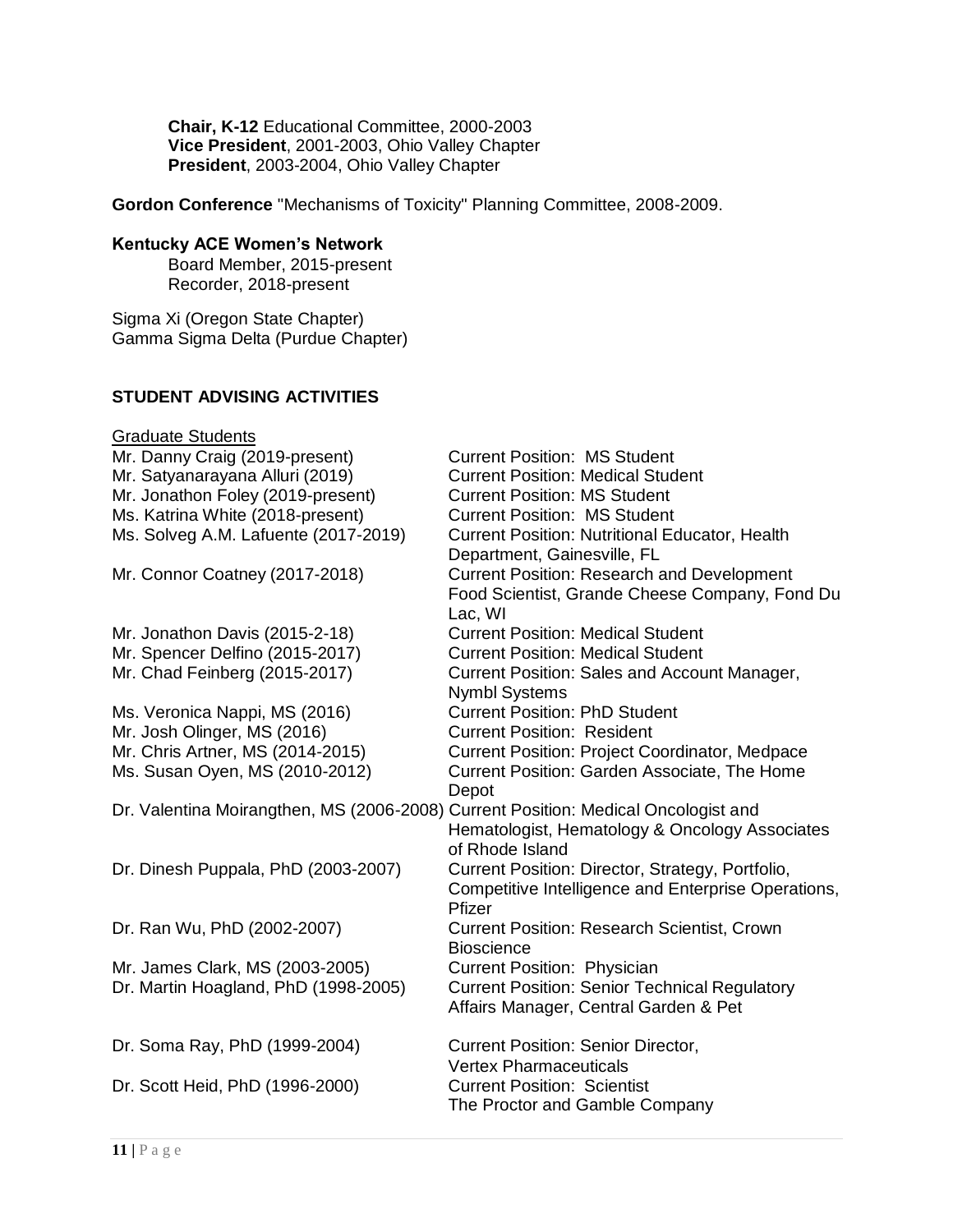# Postdoctoral Fellows

Susanne Wache: 1998-2000, current position: Head, Biology Division, South Arkansas Community College. Jiangping Zheng (Visiting Faculty): 2002-2003, current position: Professor, Shandong University. Xinyu Zheng: 2002-2003, current position: Professor, China Medical University. David Thompson: 2002-2003, current position: Assistant Professor, Vincennes University. Li Zhang: 2004-2006, current position, Scientist, BASF. Eun-Young Choi: 2005-2010, current position: Research Associate, University of Kentucky.

#### Service on Pharmacology Department Ph.D. Committees

Yong Zhu: 1996-2000, Hong Xing:1998-2001, Jamie Horn: 1996-2001, Hema Gurshahani: 1999-2002, Dan Chalothorn: 2000-2003, Amy Thompson: 2003-2005, Sajni Josson: 2002- 2006, Rob McCorkle: 2005-2010, Ikhlas Ahmed: 2007-2010, Jason Tucker: 2011-2013.

#### Service on Pharmacology Department M.S. Committees

Kelly Laderoot, 2014-2015: Christopher Artner, 2014-2015: Benjamin Rauh, 2013: Leya Spangler, 2013-2014: Katie Routt, 2013-2014.

#### Service on Toxicology Program and other Ph.D. Committees

Mathew Cooper: 1996-2002, Christopher Cunningham: 1999-2000, Michelle O'Brien: 1997- 2000; Marcie Wood: 2000-2004, Xavier Arzuaga: 2000-2004, Dong Zhang, 2002-2004, Kartika Jayashankar, 2003-2004, Tracy Hendriques, 2002-2007, Hollie Skaggs, 2002-2007, Brandon Adkins, 2006-2008, Malinda Spry 2006-2008, Ruth Wooton-Kee, 2004-2008, Abby Ho, 2004- 2008, Joshua Dziba, 2003-2010, Zuzana Majkova 2005-2010, Yulan Sun 2005-2010, Robert Miller, 2008-2010, Hosung Lee, 2006-2011, Nicki Baker 2010-2013, Lu Miao 2008-2013, Ling Zou 2010-2013, Jazmyne Jackson 2016-19, Jacob Machin 2016-present, Brittany Rice 2017 present; Lauren Weaver 2019-present; Jacqueline Leachman 2019-present.

#### **Other**

Sam Bryant: Summer 1996, Outreach program for Minority Students Susan Christensen: 1998-1999, Paul Dunbar High School Student Michael Walls: Summer, 1998, Howard Hughes Fellow Bessy Pedraza: 1999 (June-Dec) Summer Exchange program with The University of Puerto Rico Eugene Bramel Bell: 1995, Undergraduate Student Janice Ortega Rodriguez: 2005, Summer Exchange program with The University of Puerto Rico Nan Hu: 2006-2007, Paul Dunbar High School Student Belinda Uwamahoro: 2015, Independent Undergraduate Research Miriam Hill Odom: 2016, Summer Undergraduate Research Fellow Devin Morrow: 2016, Summer Undergraduate Research Fellow MaryGrace Dugger: 2017-present, Summer Undergraduate Research Fellow Nolan Hughes: 2018, Summer Undergraduate Research Fellow Wayne Miller: 2018, Honor's Undergraduate Research Experience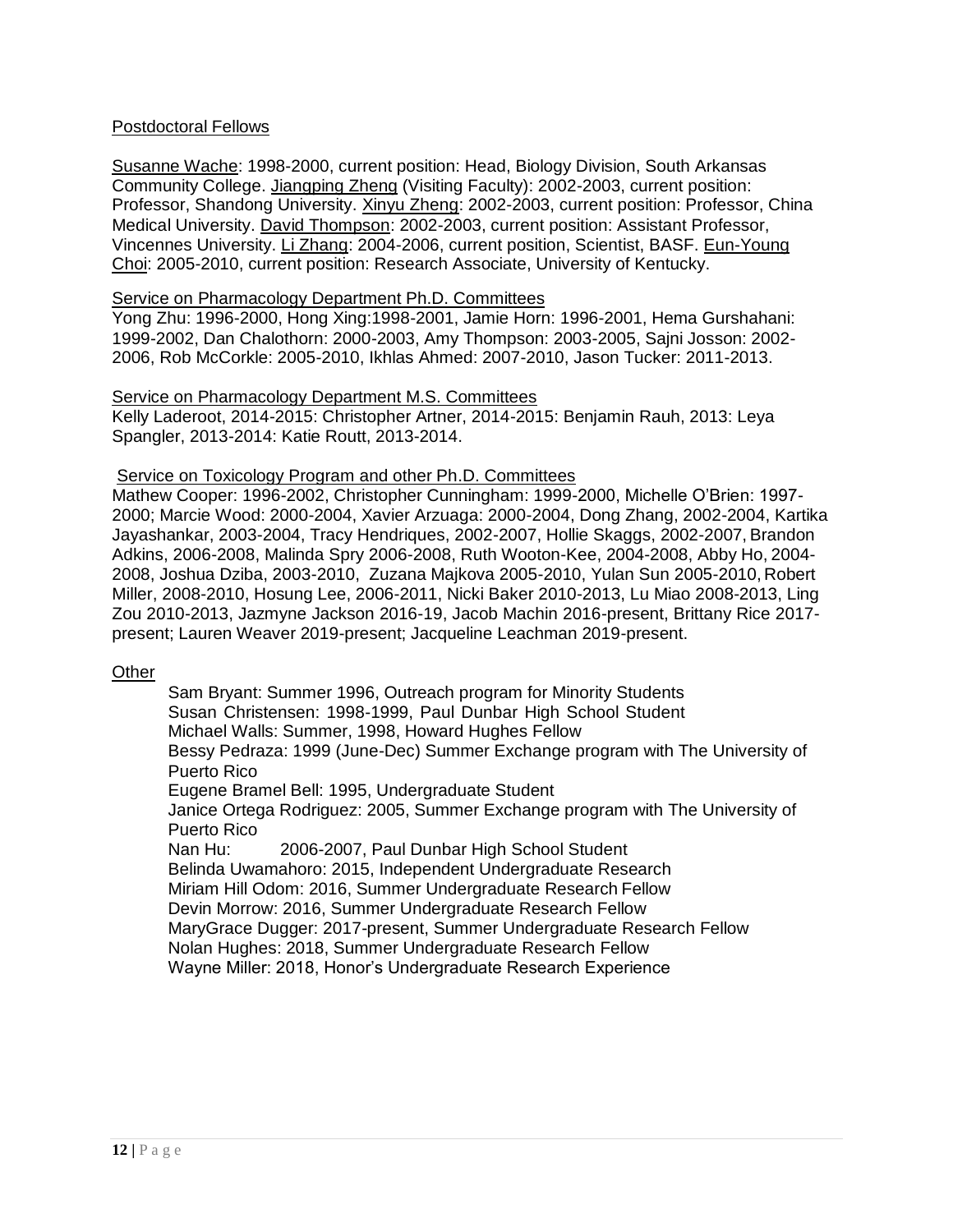# **UNIVERSITY OF KENTUCKY SERVICE**

# **GRANT REVIEWS**

Reviewed internal institutional grants for the Medical Center, Vice President of Research and Cancer Center, University of Kentucky.

# **LOCAL PRESENTATIONS**

Department of Physiology, University of Kentucky, November 8, 1995 "DNA binding of the Ah receptor and ARNT".

Toxicology Program, University of Kentucky, September 23, 1996 "Gene regulation of the Ah receptor and ARNT".

Department of Surgery, University of Kentucky, April 8, 1997 "Gene regulation of theAh receptor and ARNT".

Department of Physiology, University of Kentucky, September 8, 1999 "Mechanisms that govern the actions of the aryl hydrocarbon receptor.

University of Kentucky Aging Center, April 14, 2006 "Regulation of keratinocyte senescence by the aryl hydrocarbon receptor".

Department of Biology, University of Kentucky, September 9, 2009 "Development of antagonists of the aryl hydrocarbon receptor for chemoprevention".

College of Health Sciences, University of Kentucky, January 13, 2012 "Building a culture that embraces change".

Department of Microbiology, Immunology and Molecular Genetics, University of Kentucky, May 14, 2012 "The aryl hydrocarbon receptor and inflammatory bowel diseases."

Graduate Center of Nutrition, University of Kentucky, March 13, 2013 "Role of the aryl hydrocarbon receptor in inflammatory bowel diseases."

Kentucky Tobacco Research Development Center, April 23, 2014 "Phytoestrogenic flavonoids and breast cancer treatment."

# **COMMITTEES**

Department of Pharmacology Graduate Studies Committee, 1996-2010.

Department of Pharmacology Faculty Search Committee, 1998, 1999, 2000, 2002, 2005, 2008.

Department of Pharmacology Internal Departmental Review Committee-CoChair, 2002

Department of Pharmacology Education Committee, 2013-present.

College of Medicine Scholarship Committee, 1996-1999.

College of Medicine Research Committee, 1997-2002 (Chair 1999-2002).

Department of Physiology Review Committee, 1999.

Department of Physiology Chair Search Committee, 2001-2002

University of Kentucky Graduate Dean Search Committee, 2003

University of Kentucky Cancer Center Faculty Search Committee, 2003-2005.

Department of Pharmacology Seminar Director, 2001-2005.

College of Medicine Dean's Advisory Group, Co-Director, Women in Science and Medicine, 2005-2011.

College of Medicine, Department of Radiology Chair Search Committee, Spring 2007

College of Medicine, "PhD to Med" Curriculum Planning Committee, Fall 2007.

College of Medicine, Student Progress and Promotion Committee, 2008-2018.

College of Medicine, Sander's Brown Aging Center Review Committee, 2009.

College of Medicine, Reorganization Committee, 2010.

College of Medicine, Educational Productivity Committee, Chair, 2013.

College of Medicine, Faculty Council, 2012-1015 (Chair, 2013-2014).

College of Medicine, Women in Medicine and Science, WELD liaison, Co-Chair, Mentoring subcommittee, 2015-present.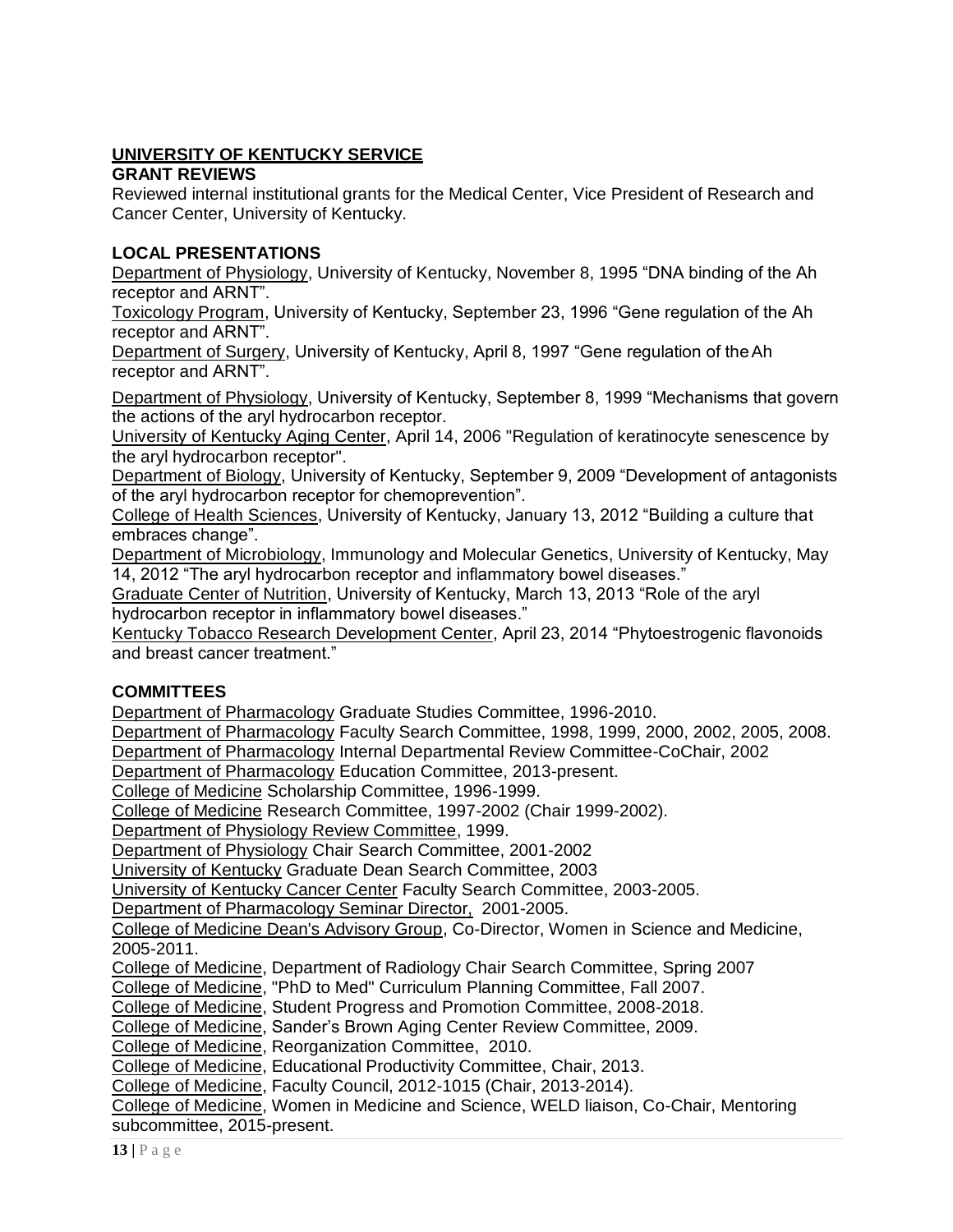College of Medicine, Wellness Committee, 2017-2019 College of Medicine, Diversity and Inclusion Committee, 2018-present. College of Medicine, Educational Productivity, 2019-present. University of Kentucky Senate, 2006-2013.

Senate Council, 2008-2013. Vice-Chair, 2009-2010. Chair, 2010-2012, Past-Chair, 2012-2013

University of Kentucky Senate Advisory Committee on Privilege and Tenure, 2006-2009 (Chair 2007-2009).

University of Kentucky Research Foundation Board of Directors, 2008-2013.

University of Kentucky Committee on Academic Planning and Priorities, 2010-2012.

University of Kentucky Honorary Degree Committee, 2010-2012.

University of Kentucky Reinstatement Committee, Chair, 2010-2012.

University of Kentucky SACS Executive Leadership Team, 2010-2012.

University of Kentucky Presidential Search Committee, 2010-2011.

University of Kentucky Faculty Performance Review Committee, 2011.

University of Kentucky Program Redesign Task Force, 2012.

University of Kentucky Emergency Preparedness Committee, 2012.

University of Kentucky Omsbud Committee, 2011.

University of Kentucky Review Committee, Chair, 2011.

University of Kentucky Faculty Review, Reward and Retention Committee, Chair, 2012.

University of Kentucky Budget Metrics Committee, 2012.

Coalition of Senate and Faculty Leadership for Higher Education, 2010-2012.

Research and Economics Competitiveness Subgroup of the 2011-2015 Strategic Planning

Workgroup, Council of Postsecondary Education, 2010.

University of Kentucky Alumni Board of Directors, Scholarship-Great Teachers Committee, 2012- 2013.

University of Kentucky Conference Planning Liaison, 2014 National Conference on Undergraduate Research, 2012.

University of Kentucky Faculty Advancement Advisory Committee, 2014.

University of Kentucky Women's Leadership Program Committee, 2013-2016.

University of Kentucky Dining Revitalization Committee, 2013-2014.

University of Kentucky New Budget Model Policies and Documentation Work Team, 2013.

University of Kentucky Academic Area Advisory Committee for the Biological Sciences, 2014- 2016.

University of Kentucky eLII Hybrid Course Review panel, 2014.

University of Kentucky Lewis Honors College External Advisory Board, 2016-present.

University of Kentucky Librarians Academic Area Advisory Committee, 2016-2018 (Chair, 2017- 2018).

University of Kentucky Honorary Degree Committee, 2018-present.

# **PUBLIC SERVICE**

Preceptor, Summer, 1996, Mr. Sam Bryant, Outreach program for Minority Students Classroom visit to third and fourth grades, Clays Mill Elementary School, Lexington, KY, February 1997, "My Life as A Scientist".

Exhibit participant at the Lexington Children's Museum 1998

Committee member: K-12 Outreach Subcommittee of the Society of Toxicology National Organization. Responsible for organizing teachers workshops at regional chapters (1997-1999). Organizer: Workshop for middle school science teachers "Toxicology in the 21st Century: The environment and Your Genes" Cincinnati, OH, October 12, 2000 ( 6 teachers and 20 mentors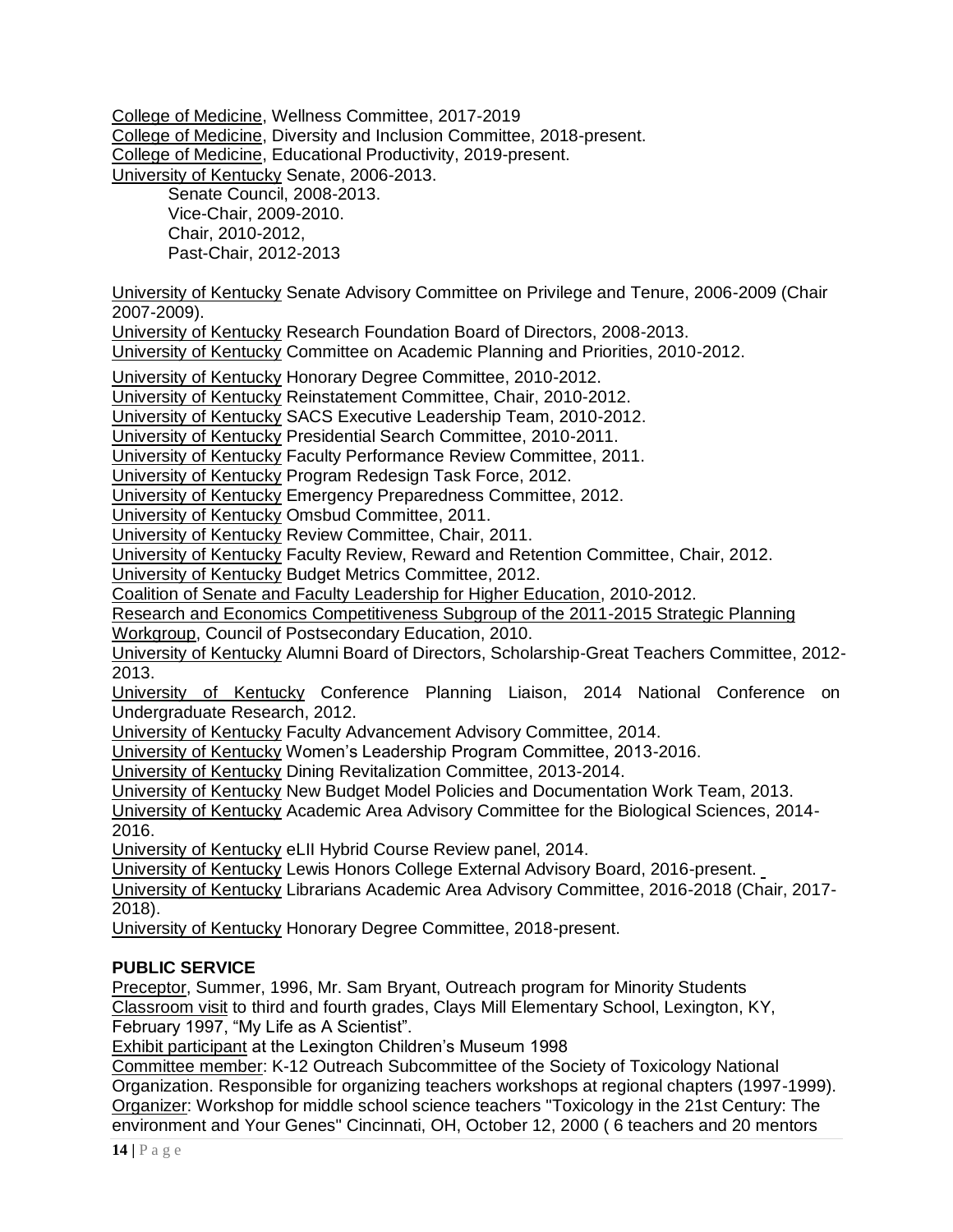attended, November 14, 2001 (22 teachers and 10 mentors attended).

Minimedical School, 1997-1999, presented lecture, "Are Your Genes Turned on to the Environment".

Organist, St John's Lutheran Church, Lexington KY (1997-2002).

Pastoral Call Committee, St. John's Lutheran Church, Lexington, KY (2000-2001).

Pianist, Maxwell Street Presbyterian Church, Lexington, KY (2007-2011).

Science Fair Judge, MillCreek Elementary School, Lexington, KY February 2008.

Science Fair Judge, Central Kentucky Regional Science and Engineering Fair, Lexington, KY, 2012-present.

Participant, Career Fair, Southern Middle School, Lexington, KY, 2012-2016.

# **TEACHING ACTIVITIES**

#### **CURRENT ASSIGNMENTS**

### 2018-present **PHA 423G, Exploring the Dark Side of Pharmacology (Undergraduate and Graduate Students) Course Director and Primary Instructor (38 lecture hours)**

2017-present **IBS 608, Preparing Science Professionals** (Graduate Students), Co-Instructor with Dr. Nathan Vanderford, 1 credit hour/week

2013-present **PHA 422G, Pharmacology of Treating Human Diseases (Undergraduate and Graduate Students) Course Director and Primary Instructor (32 lecture hours)**

### 2000-present **PHA 621, Principles of Drug Action, Course Director, 2013; 2000-2001, Codirector, 2001-present (Graduate Students)**

"Mechanisms of Enzyme Induction/Inhibition"- (2 hours)

- " Patient Factors which affect drug metabolism"-(1 hour)
- "Phase II Biotransformation"- (1 hour)
- "Nuclear Receptors II and III" (2 hours)

# 2008-present **PHA 622, Molecular Drug Targets and Therapeutics (Graduate Students),**

"Adrenal Steroids" (1 hour) "Principles of Toxicology" (1 hour) "Common toxins" ( 1 hour**)**

2013-present **NS 601, Integrated Nutritional Sciences (Graduate Students)** "Malabsorption and Inflammatory Bowel Diseases" (2 hours)

2006-present **OBI 836, Dental Pharmacology (Dental Students)** "Glucocorticoids"

- 2013-present **MD 810**, **Foundations in Infection, Disease and Therapeutics**, **(Medical Students)**, "Drug Metabolism" (2 hours), "Adrenocorticoidsteroids" (1 hours)
- 2014-present **BIO101, Fun Activities (Freshman StemCats),** 2-3 sessions on " Caffeine: What's the Rush?"
- 2016-present **TOX 600, Ethics in Scientific Research (Graduate Students)** "Research Misconduct and Ethical Behavior" (1 hour)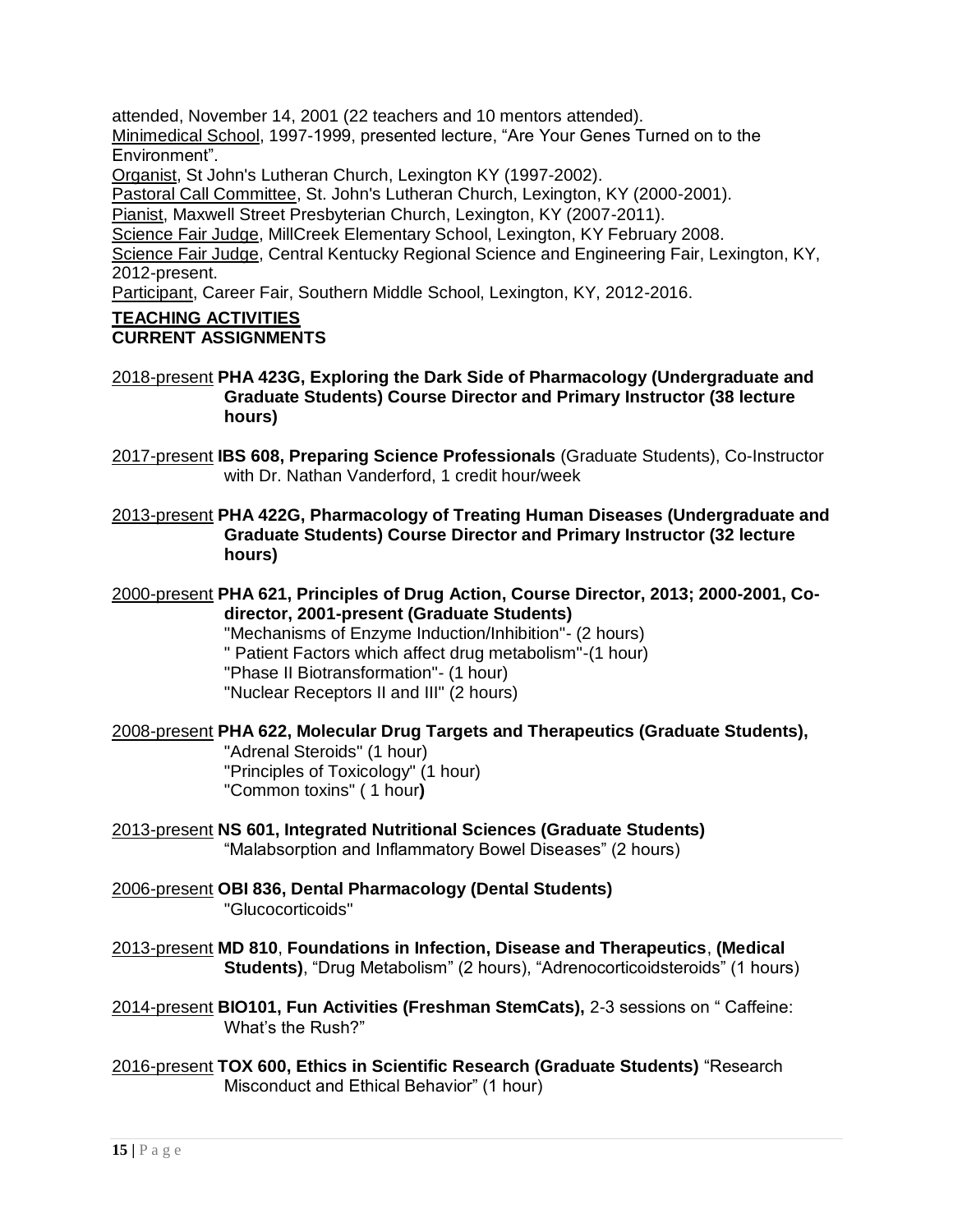# **PAST LECTURES**

| <u>1996</u>      | PHA 630, Special Topics on Pharmacology, (Graduate Students), "Retinoic<br>Acid, Thyroid Hormone and PPAR receptors" (2 hours)                                                                                                                                                                                                                                           |
|------------------|--------------------------------------------------------------------------------------------------------------------------------------------------------------------------------------------------------------------------------------------------------------------------------------------------------------------------------------------------------------------------|
| <u>1996</u>      | PHA 634, Advanced Cardiovascular Pharmacology, (Graduate Students),<br>"Molecular Approaches to Cardiovascular Receptor Research" ( $2^{1/2}$ hours)                                                                                                                                                                                                                     |
| <u>1997</u>      | PGY 690, Advanced Physiology, (Graduate Students), "Gene Therapy" $(11/2$<br>hours)                                                                                                                                                                                                                                                                                      |
| <u>1997-98</u>   | PHA 630, Special Topics on Pharmacology, (Graduate Students), "Basic<br>Helix-loop Helix Proteins" (2 hours)                                                                                                                                                                                                                                                             |
| 1999             | PHA 630, Special Topics in Pharmacology, (Graduate Students), "Heavy<br>Metals, Solvents and Air pollution" (2 hours)                                                                                                                                                                                                                                                    |
| 1997-1999        | PHA 663, Drug Metabolism and Disposition, (Graduate<br>Students), "Pleiotropic Gene Regulation" (2 hours, 1997-1998),<br>Codirector with Dr. Mary Vore (1999-2000), "Mechanisms of Induction" (4 hours,<br>1999), Glutathione S-transferase (2 hours, 1999), "Pharmacogenetics" (2 hours,<br>1999), "UGT and ST" (mentored lectures by Dr. Susanne Wache)(2 hours, 1999) |
| 1996-1999        | PHA 649, Molecular Pharmacology, (Graduate Students) "Nuclear<br>Receptors" (1996 and 1998-2 hours) and "The Aryl Hydrocarbon Receptor" (2<br>hours)                                                                                                                                                                                                                     |
| 2000-2004        | Tox 680, Advanced Toxicology, (Graduate Students),<br>"Endocrine Disruptors" (1 hour)                                                                                                                                                                                                                                                                                    |
| 2000-2004        | IBS 602, Biomolecules and Molecular Biology (Graduate Students), "Basic<br>helix-loop helix proteins" (1 hour)                                                                                                                                                                                                                                                           |
| 2000-2004        | IBS 605, Genetics, (Graduate Students), "Cancer Genetics", (2 hours)                                                                                                                                                                                                                                                                                                     |
| 2000-2004        | <b>IBS 606, Integrated Biomedical Sciences, (Graduate Students), "Physiology</b><br>and Pharmacology of Glucocorticoids, (2 hours)                                                                                                                                                                                                                                       |
| 1996-2006        | PHA 522, Systems Pharmacology, (Graduate and Dental Students)<br>"Mineralocorticoids and Glucocorticoids"-(1 hour), 1999-2006<br>"Drug<br>Metabolism"-(1 hour)                                                                                                                                                                                                           |
| 1999-2005        | PHA 824, Medical Pharmacology, (Medical Students)<br>"Gene Therapy"- 2 hours                                                                                                                                                                                                                                                                                             |
| 1997-2012        | "Clearance Concepts"- 1 hour<br>Tox 680, Advanced Toxicology, (Graduate Students),<br>"The Aryl Hydrocarbon Receptor" (1 hour)                                                                                                                                                                                                                                           |
| <u>1999-2012</u> | Tox 780, Special Topics in Toxicology-Genotoxicology, (Graduate<br>Students),<br>"Metabolic activation of carcinogens" (1 hour)                                                                                                                                                                                                                                          |
| 1996-2013        | PHA 824, Medical Pharmacology, (Medical Students)<br>"Toxicology" - (2 hours)<br>"Glucocorticoids and Mineralocorticoids"- (3 hours)                                                                                                                                                                                                                                     |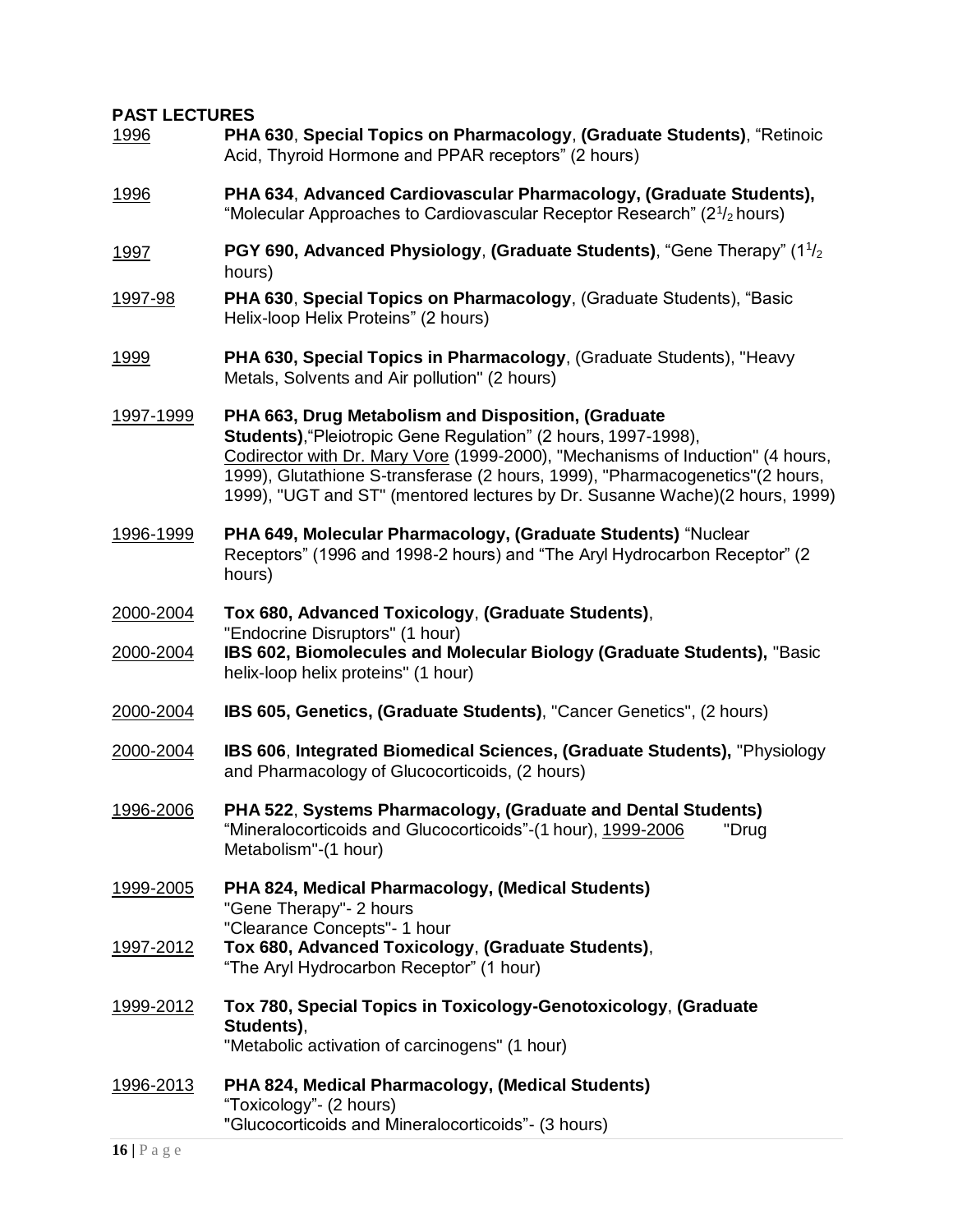1999-2013 "Drug Metabolism-(2 hours)

- 2013-2014 **MD 824, Endocrine and Reproductive Systems**, **(Medical Students),** "Pharmacology of Adrenal Steroids" (1 hour)
- 2013-2017 **MD 810**, **Foundations in Infection, Disease and Therapeutics**, **(Medical Students)**, "Molecular Mechanisms of Neoplasia" (2 hours)
- 2005-2017 **PHA/MED/MI 616, Biology and Therapy of Cancer (Graduate Students)**, "Cancer, a multistep process" (2 hours)
- 2015-2017 **HON 152, Drug, Environment and Our Health (Freshman Honors Students), Co-Instructor** with Dr. Ok-Kyong Park-Sarge, 3 credit hours/week.
- 2015-2017 **BIO 199, Authentic Research Experience for STEMCats (Freshmen StemCats)**, **Co-Instructor** with Dr. Ok-Kyong Park-Sarge, 3 hours/week.

# **PREDOCTORAL TEACHING EXPERIENCE**

1985-1988 Oregon State University: Senior food chemistry and senior carbohydrate laboratory class, Graduate Teaching Assistant.

1990 Purdue University: Freshman food science laboratory class, Graduate Teaching Assistant.

# **ABSTRACTS PRESENTED AT NATIONAL MEETINGS**

1. Swanson, H. Fong, A., Dashwood, R., Williams, D., Hendricks, J. and Bailey, G. (1989) Mechanisms of anti-carcinogenesis by indole-3-carbinol: Studies of enzyme induction, electrophilic-scavenging, and competitive inhibition of aflatoxin B1 activations. Proceedings American Association of Cancer Research 30, 700.

2. Swanson, H.I. and Perdew, G.H. (1991) Determination of Ah receptor synthesis and turnover in Hepa 1 cells. Toxicologist 11, 991.

3. Denison, M.S., Swanson, H.I., Madhukar, B.V. and Schafer, M.W. (1993) Protein Kinase C is not involved in Ah receptor transformation and DNA binding. Toxicologist 13, 32.

4. Swanson, H.I. and Denison, M.S. (1993) Binding of transformed Ah receptor complex to a dioxin responsive enhancer: Identification of two distinct heterodimeric DNA binding forms. Toxicologist 13, 30.

5. Dolwick, K., Schmidt, J.V., Swanson, H.I., Carver, L. and Bradfield, C.A. (1993) Molecular characterization of the Ah receptor. The Biochemical Society Meeting No. 649, F2.

6. Dolwick, K., Schmidt, J.V., Swanson, H.I., Carver, L., and Bradfield, C.A. (1994) Molecular Characterization of the Ah-Receptor. The Toxicologist 14, 234.

7. Denison, M.S., Swanson, H.I., Bank, P.A., and Yao, E.F. (1994) Interaction of Transformed Ah Receptor Complex with a Dioxin-responsive Element and Modulation of Gene Expression. The Toxicologist 14, 238.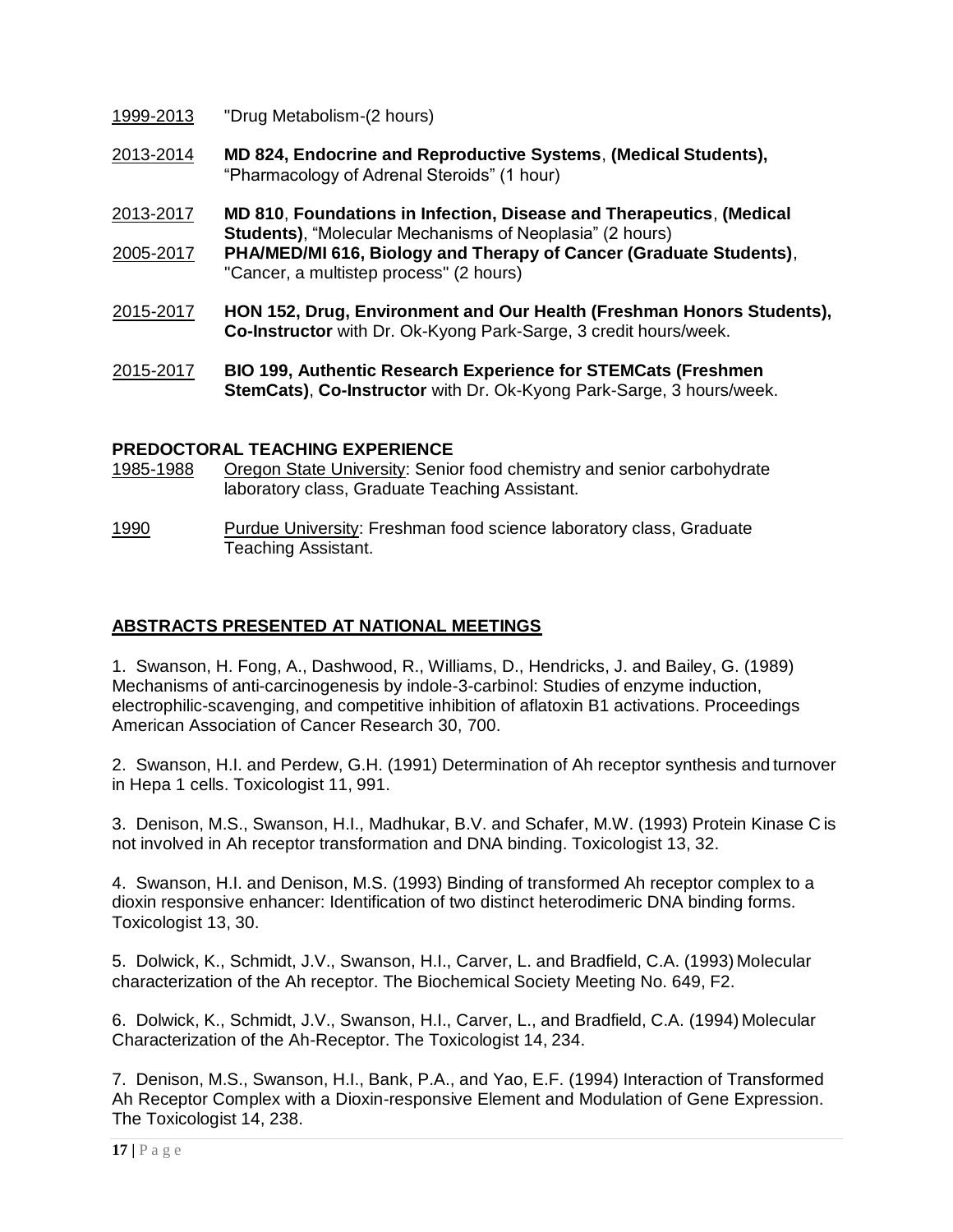8. Tullis, K., Swanson, H.I., Bank, P.A. and Denison, M.S. (1994) Characterization of the Transformation and DNA binding of Transformed TCDD:Ah Receptor Complex from various Species and Tissues. The Toxicologist 14, 1026.

9. Tullis, K., Denison, M.S. and Swanson, H.I. (1995) Identification and characterization of multiple DNA binding forms of the Ah receptor complex from different species. In Organohalogen Compounds. Birnbaum, L., Clement, R., Fingerhut, M., Matsumura, F., Rammamoorthy, S., Robertson, L., and Safe, F. eds. Volume 25. pp. 399-402.

10. Swanson, H.I. and Bradfield, C.A. (1995) Specificity of DNA Binding by the AhReceptor, ARNT and SIM. The Toxicologist, 15, 488.

11. Tullis, K., Swanson, H.I. and Denison, M.S. (1995) Characterization of the DNA Binding of TCDD: Ah Receptor Complexes Transformed *In Vivo* and *In Vitro*. The Toxicologist 15, 1275.

12. Swanson, H.I. and Yang, J. (1997) Mapping the protein/DNA contact sites of the Ah receptor and Ah receptor nuclear translocator. The Toxicologist 36, 1226.

13. Swanson, H.I. and Yang, J. The Aryl Hydrocarbon Receptor Interacts with Transcription Factor IIB. Presented at the American Association for Cancer Research, October 1997.

14. Swanson, H.I. and Yang, J. (1998) The aryl hydrocarbon receptor interacts with transcription factor IIB. The Toxicologist 42, 1767.

15. Swanson, H.I. and Yang, J. Specificity of DNA binding of the c-myc/max and Arnt/Arnt dimers at the CACGTG recognition site. Presented at the Gordon Research Conference "Mechanisms of Toxicity", July 26-31, 1998.

16. Heid, S.H. Pollenz, R.S. and Swanson, H.I. (1999) Molybdate inhibition of aryl hydrocarbon receptor activation. The Toxicologist 38, 302. Presented at OV-SOT chapter, November 12, 1999 and received first prize.

17. Wache, S.C. and Swanson, H.I. (1999) Effect of substitutions at residues 14/15 of the aryl hydrocarbon receptor (AHR) on cooperative binding to the dioxin response element (DRE). AACR Proceedings, 40, 4540.

18. Heid, S.H., Walker, MK. and Swanson, H.I. Functional characterization of an avian aryl hydrocarbon receptor. ISSX Proceedings, 9<sup>th</sup> North American Meeting, Vol 15, #492, 1999.

19. Heid, S.E., Walker, M.K. and Swanson, H.I. (2000) Agonist activation of the aryl hydrocarbon receptor compared to avian cardiotoxicity mediated by TCDD. The Toxicologist 54, 1305.

20. Walker, M.K., Heid, S.E., Smith, S.M. and Swanson, H.I. (2000) Developmental expression of the aryl hydrocarbon receptor (AHR) in the Avian embryo. The Toxicologist 54, 641.

21. Wache, S. and Swanson, H.I. (2000) Arachidonic acid and TCDD alter HaCaT keratinocyte differentiation. Presented at the Gordon Research Conference, "Mechanisms of Toxicity", July 23-28.

22. Swanson, H.I. , Harthun, E.M., Gursahani, H. and Hadley, R.W. (2001) Increased differentiation status and intracellular calcium levels in keratinocytes enhance the aryl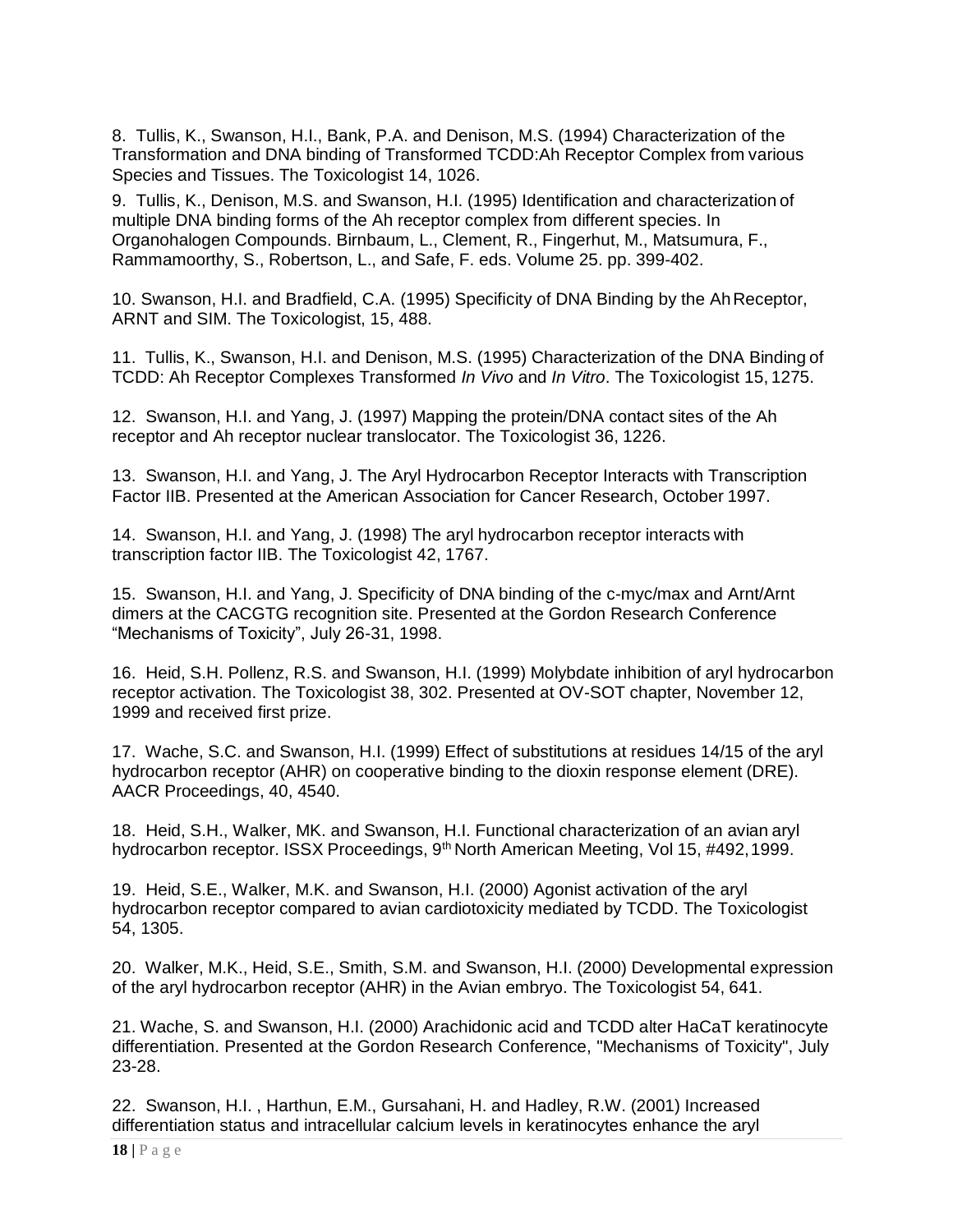hydrocarbon receptor signaling pathway. The Toxicologist 60, 32.

23. Thackberry, E.A., Swanson, H.I., Smith, S.M. and Walker, M.K. (2001) Cardiac hypertrophy and increased cardiac hypoxia signaling via hypoxia inducible factor 1-alpha in mice lacking the aryl hydrocarbon receptor. The Toxicologist 60, 170.

24. Ray, S. and Swanson, H.I. (2002) Dioxin alters proliferation, differentiation and senescence in keratinocytes. The Toxicologist 66, 1255. This poster was also presented at the Ohio Valley Society of Toxicology, Nov. 15 and received 2nd prize in the poster competition.

25. Hoagland, M. S. and Swanson, H.I. (2002) Novel mechanism of AhR-mediated TCDD toxicity: Sequestration of ARNT from an endogenous role in p53 gene induction. The Toxicologist 66, 1263.

26. Zhang, J., Ray, S. and Swanson (2003) TCDD induces increased expression of retinoic acid metabolizing genes: possible role in altering proliferation and differentiation in human keratinocytes. The Toxicologist 72, 1789.

27. Ray, S.S. and Swanson, H.I. (2003) Elucidation of dioxin's tumor promoting activities: Use of microarray analysis to identify genes targeted during keratinocyte differentiation and senescence**.** Proceedings of American Association for Cancer Research, #6019.

28. Ray, S.S. and Swanson H.I. (2004) Activation of aryl hydrocarbon receptor by TCDD induces gene silencing by promoter methylation: A novel mechanism for TCDD mediated tumor promotion. The Toxicologist 78, 1411.

29. Hoagland, M.S., Hoagland, E.M., Ziegler, G.M. and Swanson, H.I. (2004) Pifithrin- $\alpha$  is a potent aryl hydrocarbon receptor agonist. The Toxicologist 78, 676.

30. Wu, R, Hoagland, M.S. and Swanson, H.I. (2005) ARNT, A putative coactivator of cmyc/max signaling pathway interacts with c-myc. The Toxicologist, 84, S-1, 1805.

31. Puppala, D. and Swanson, H.I. (2005) Naturally occurring antagonists of the AHR pathway: A novel approach of cancer prevention? The Toxicologist, 84, S-1, 85.

32. Zhang, L., Dingle, R.W.C., Xu, P. and Swanson, H.I. (2005) TCDD suppresses the expression of CYP4B1. Proceedings of the 14th International Conference on Cytochrome P450.

33. Zhang, L, Valentino, J., Dingle, R., Xu, P., Vongrises, D. and Swanson (2006) The effect of cigarette smoke constituents on AHR signaling and senescence in normal human oral keratinocytes. The Toxicologists, 90, S-1 210.

34. Puppala, D. and Swanson, H.I. (2006) Inhibition of the aryl hydrocarbon receptor signaling pathway and cigarette smoke induced cell transformation by select dietary flavonoids. 2006 Experimental Biology meeting abstracts [on CD-ROM]. *The FASEB Journal*, **20**, Abstract #176.2

35. Wu, R. and Swanson, H.I. (2006) Lack of the AHR leads to impaired activation of Akt/PKB and enhanced sensitivity to UV-induced apoptosis in murine hepatoma cells. 2006 Experimental Biology meeting abstracts [on CD-ROM]. *The FASEB Journal*, **20**, Abstract #176.3

36. Swanson, HI and Perman, J.A. (2006) A Model for Implementing a Dean-Mentored, Individual Leadership Development Program within an Academic Health Center. American Association of Medical Colleges, IME #326.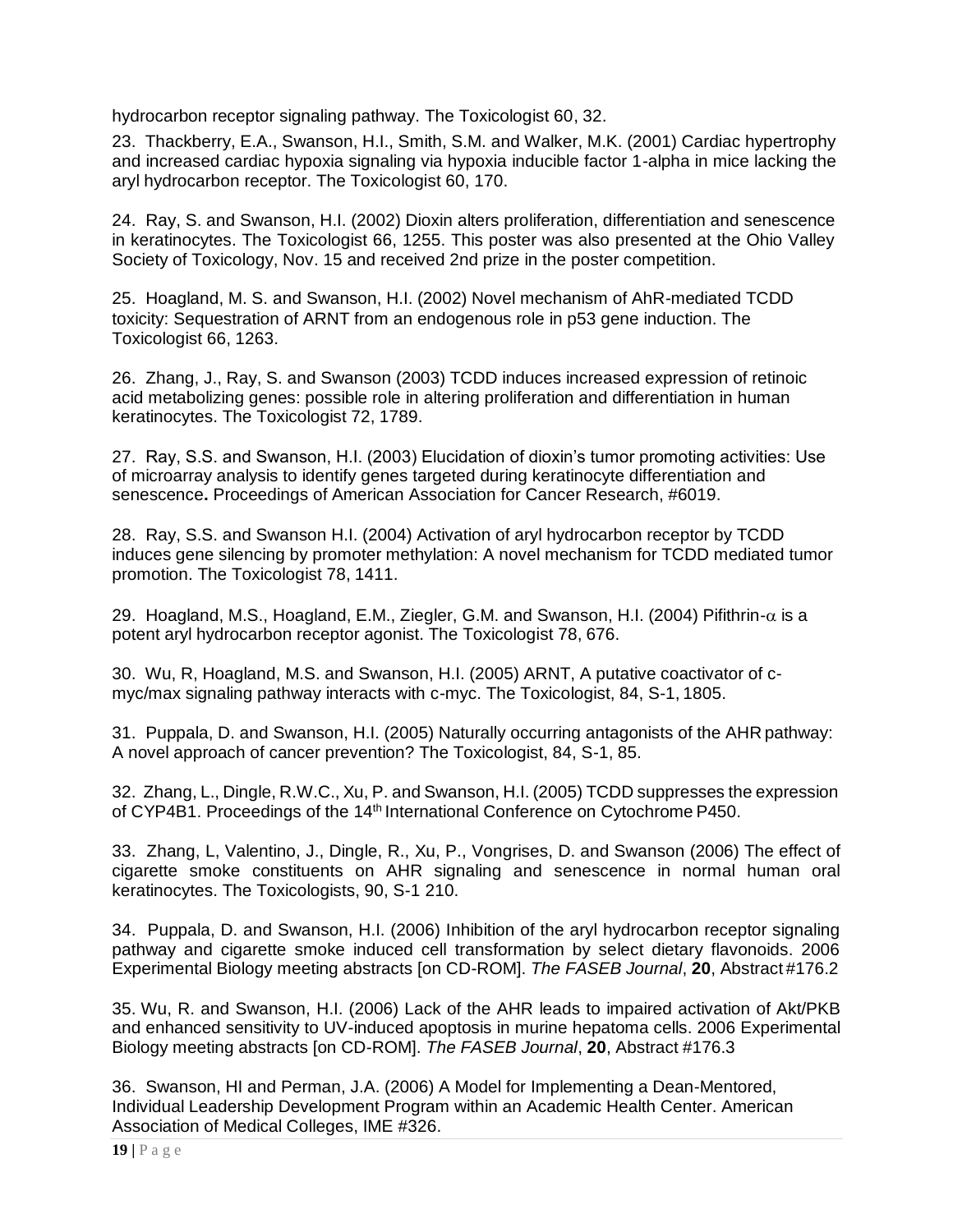37. Wu, R and Swanson, H.I. (2007) Aryl hydrocarbon receptor antagonists increase UVinduced apoptosis in human oral keratinocytes. The Toxicologist, S-1, #1415.

38. Puppala, D., Lee, H., Kim, K. and Swanson, H.I. (2007) Development of an AHR antagonist using PROTACS approach: A potential approach for chemoprevention. The Toxicologist, S-1 #1413.

39. Puppala, D., Lee, H., Kim, K.B. and Swanson, H.I. (2007) Degradation of AHR by PROTACS: A novel approach for cancer chemoprevention. Proceedings of American Association for Cancer Research, # 321.

40. Swanson, H., Arsenescu, V., Choi, E., Dingle, R. and Arsenescu, R. (2011) role of the aryl hydrocarbon receptor in inflammatory bowel diseases. The Toxicologist, S-2, #342.

41. Baird, WM,Siddens, LK, Krueger, SK, Larkin, A, Swanson, HI, Arlt, VM Phillips, H, Lohr, CV, Tilton, SC, Waters, KM and Williams, D.E. (2011) Skin Carcinogenesis in Mice Following Application of Individual Polycyclic Aromatic Hydrocarbons (PAHs) and Environmental Mixtures. CT 42nd Annual Meeting of the Environmental-Mutagen-Society on Environmental Impacts on the Genome and Epigenome - Mechanisms and Risks CY OCT 15-19, 2011 CL Montreal, CANADA SP Environm mutagen Soc.

42. Cetewayo S. Rashid, Alyssa Jarrell, Hollie I. Swanson, and Kevin J. Pearson (2013) Perinatal PCB 126 exposure alters offspring body composition and glucose tolerance in a sexspecific manner. Superfund Research Program Annual Meeting, Baton Rouge LA.

43. Fenton, L.A., Avdivshko, R.G., Swanson, H.I., Littleton, J. and Cohen, D.A. (2013) Effect of rhamnatin and isorhamnetin on dendritic cell maturation and murine experimental colitis. Autumn Immunology Conference, Chicago, IL.

44. Swanson, H., Hadley, R. and Piascik, M.T. (2014) Impact of LectureTools on student engagement and learning. American Society of Pharmacology and Therapeutics Annual Meeting #1058.4 San Diego, CA.

45. Swanson, H.I., Park-Sarge, O.K., Rodrigo-Peiris, T. and Cassone, V.M. (2015) A Course-Based Undergraduate Research Experience for Health Career, Pre-professional Students. UBER Gordon Research Conference, July 12-17, Bates College, ME.

46. Towobola, B., Tenlep, S.N., Reynolds, L.J. Swanson, H.I. and Pearson, K.J. (2016) The effects of resveratrol on the health outcomes of offspring born to dams perinatally exposed to polychlorinated biphenyls.

47. Preston, J.D., McDowell, M.K., Rashid, C.S., Tenlep, S.N., Swanson, H.I. and Pearson, K.J. (2018) PCB exposure during pregnancy significantly affects maternal and fetal gene expression. The Toxicologist,1864.

48. Rice, B., Preston, J.D., Sammons, K.W., Tenlep, L., Reynolds, J., Swanson, H.I. and Pearson, K.J. (2018) Exposure to PCB 126 during the nursing period significantly impairs earlylife glucose tolerance. The Toxicologist, S-1, 1853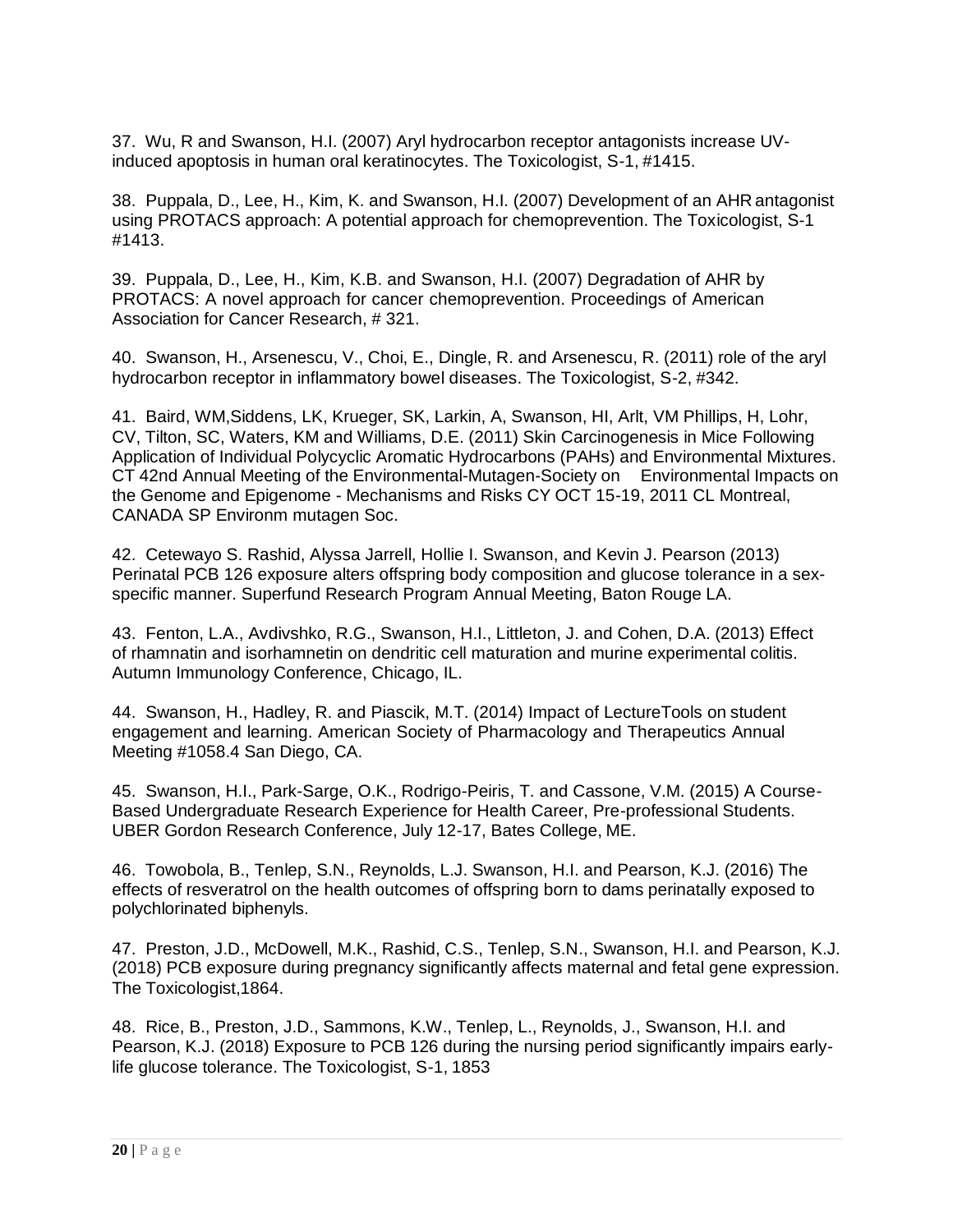49. Swanson, H.I. and Xiang, L. (2018) Initial assessment of a summer undergraduate research program. The Toxicologist, S-1, 2949

50. Davies, J and Swanson, H.I. (2018) Patient perceptions of cholesterol medications. Experimental Biology, April 21-25, San Diego, CA.

51. Duggar, M., Hill-Odem, M. and Swanson, H.I. (2018) Determining the effects of e-cigarette vapor on oral epithelial cells in a cultured cell model. Experimental Biology #3125, April 21-25, San Diego, CA.

52. Duggar, M., Orren, D., Machwe, A. and Swanson, H.I. (2019) Potential use of the aryl hydrocarbon receptor signaling pathway to assess safety of e-cigarette flavoring agents. In 2019 Annual Meeting Abstract Supplement, Society of Toxicology, Abstract no. 2737.

53. Phelps, M., Xiang, L. and Swanson, H.I. (2019) Improvisation as a teaching tool to be incorporated into summer undergraduate research programs. In 2019 Annual Meeting Abstract Supplement, Society of Toxicology, Abstract no. 2128.

54. Swanson, H.I. and Xiang, L. (2020) Benefits of near-peer mentoring: The near peer perspective. In 2020 Annual Meeting Abstract Supplement, Society of Toxicology, Abstract no. 2830.

# **BOOKS AND BOOK CHAPTERS**

H.I. Swanson, S.D. Kraner, S.S. Ray, M. Hoagland, E.D. Thompson, X. Zheng and Y. Tian, (2005) **Experimental approaches for the study of cytochrome P450 gene regulation**. In "Drug Metabolism and Transport: Molecular Methods and Mechanisms", L. Lash, Eds. Humana Press.

H.I. Swanson (2011) **Dioxin response elements and regulation of gene transcription.** In "The AH receptor in biology and toxicology" R. Pohjanvirta, Wiley Press.

H.I. Swanson (2015) **Flavonoids, Inflammation and Cancer**. World Scientific Publishing.

# **PATENTS**

UK Case 1436: "Development of AHR-PROTACS as Antagonists of the Aryl Hydrocarbon Receptor" Swanson, HI., Kim, K.B., Puppala, D. and Lee, H.

# **PUBLICATIONS IN REFEREED JOURNALS**

1. Fong, A.T., **Swanson**, H.I., Dashwood, R.H., Williams, D.E., Hendricks, J.H. and Bailey, G.S., Mechanisms of anti-carcinogenesis by indole-3-carbinol. **Biochem. Pharm**. 39, 19-26 (1990).

2. **Swanson**, H.I. and Perdew, G.H. Characterization of the Ah receptor in rainbow trout derived cells. **Tox. Lett**. 58, 85-95 (1991).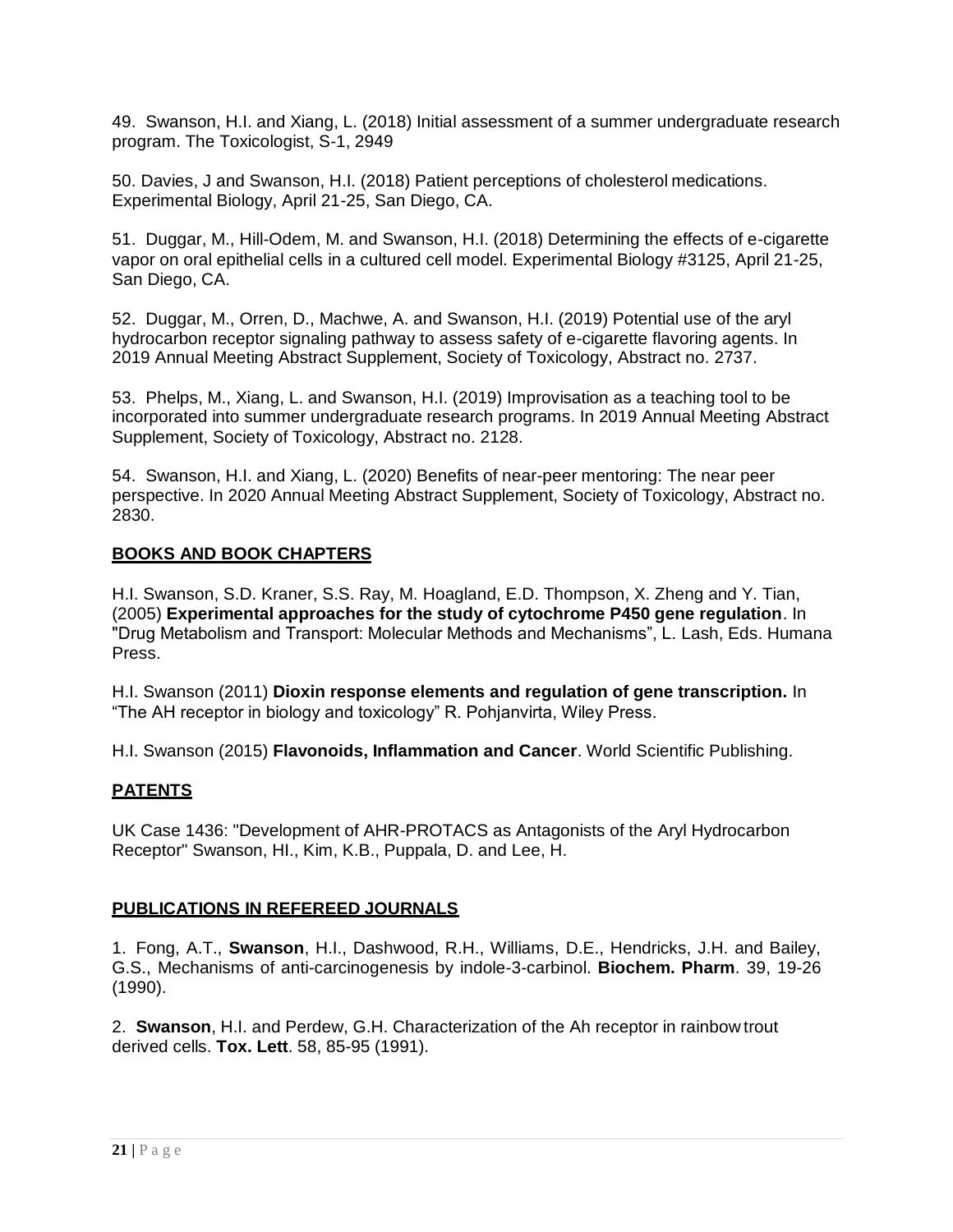3. **Swanson**, H.I. and Perdew, G.H. Half-Life of aryl hydrocarbon receptor in Hepa 1 Cells: Evidence for ligand-dependent alterations in cytosolic receptor levels. **Arch. Biochem. Biophys**. 302, 167-174 (1993).

4. Schafer, M.W., Madhukar, B.V., **Swanson**, H.I., Tullis, K. and Denison, M.S. Protein Kinase C is not involved in Ah receptor transformation and DNA binding. **Arch. Biochem. Biophys**. 307/2, 267-271 (1993).

5. **Swanson**, H.I., Tullis, K and Denison, M.S. Heterogeneous and multimeric DNA binding of the Ah receptor complex. **Biochemistry** 32, 12841-12849 (1993).

6. **Swanson**, H.I. and Bradfield, C.A. The Ah receptor: Genetics, Structure and Function. **Pharmacogenetics** 3, 213-230 (1993).

7. Dolwick, K.M., **Swanson**, H.I., Bradfield, C.A. *In Vitro* analysis of AH-receptor domains involved in ligand-activated DNA recognition. **Proc. Natl. Acad. Sci**. 90/18, 8566-8570 (1993).

8. Dolwick, K.M., Schmidt, J.V., Carver, L.A., **Swanson**, H.I. and Bradfield, C.A. The human AH-receptor cDNA: Cloning, expression and comparison with a murine homologue. **Mol. Pharmacol**. 44, 911-917 (1993).

9. Bank, P.A., Yao, E.F., **Swanson**, H.I., Tullis, K. and Denison, M.S. DNA binding of the transformed guinea pig hepatic Ah receptor complex: Identification and partial characterization of two high affinity DNA-binding forms. **Arch. Biochem. Biophys**. 317, 439-448 (1995)

10. **Swanson**, H.I, Chan, WK and Bradfield, C.A. DNA binding Specificities of and Pairing Rules of the Ah-Receptor, ARNT and SIM. **J. Biol. Chem**. 270, 26292-26302 (1995).

11. **Swanson**, H.I. and Yang, J.-H. Mapping the protein/DNA contact sites of the Ah receptor and Ah receptor nuclear translocator. **J. Biol. Chem**. 271, 31657-31665 (1996).

12. **Swanson**, H.I. and Yang, J.-H. The aryl hydrocarbon receptor interacts with transcription factor IIB. **Mol. Pharmacol**. 54, 671-677 (1998).

13. **Swanson**, H.I. and Yang, J.-H. Specificity of DNA binding of the c-Myc/Max and ARNT/ARNT dimers at the CACGTG recognition site. **Nucleic Acids Res** 27, 3205-3212 (1999).

14. Klinge, C.M., Kamboj, K.K., Bowers, J.L., and **Swanson**, H.I. The aryl hydrocarbon receptor (AHR)/AHR nuclear translocator (ARNT) heterodimer interacts with naturally occurring estrogen response elements. **Mol. Cell. Endocrinol.** 157, 105 (1999).

15. Klinge, C.M., Kaur, K. and **Swanson**, H.I. The aryl hydrocarbon receptor interacts with estrogen receptor alpha and orphan receptors COUP-TFI and ERR $\alpha$ 1. Arch. Biochem. **Biophys.** 373, 163-174 (1999).

16. Heid, S.E., Pollenz, R.S. and **Swanson**, H.I. Role of heat shock protein 90 dissociation in mediating agonist-induced activation of the aryl hydrocarbon receptor. **Mol. Pharmacol**. 57, 82- 92 (2000).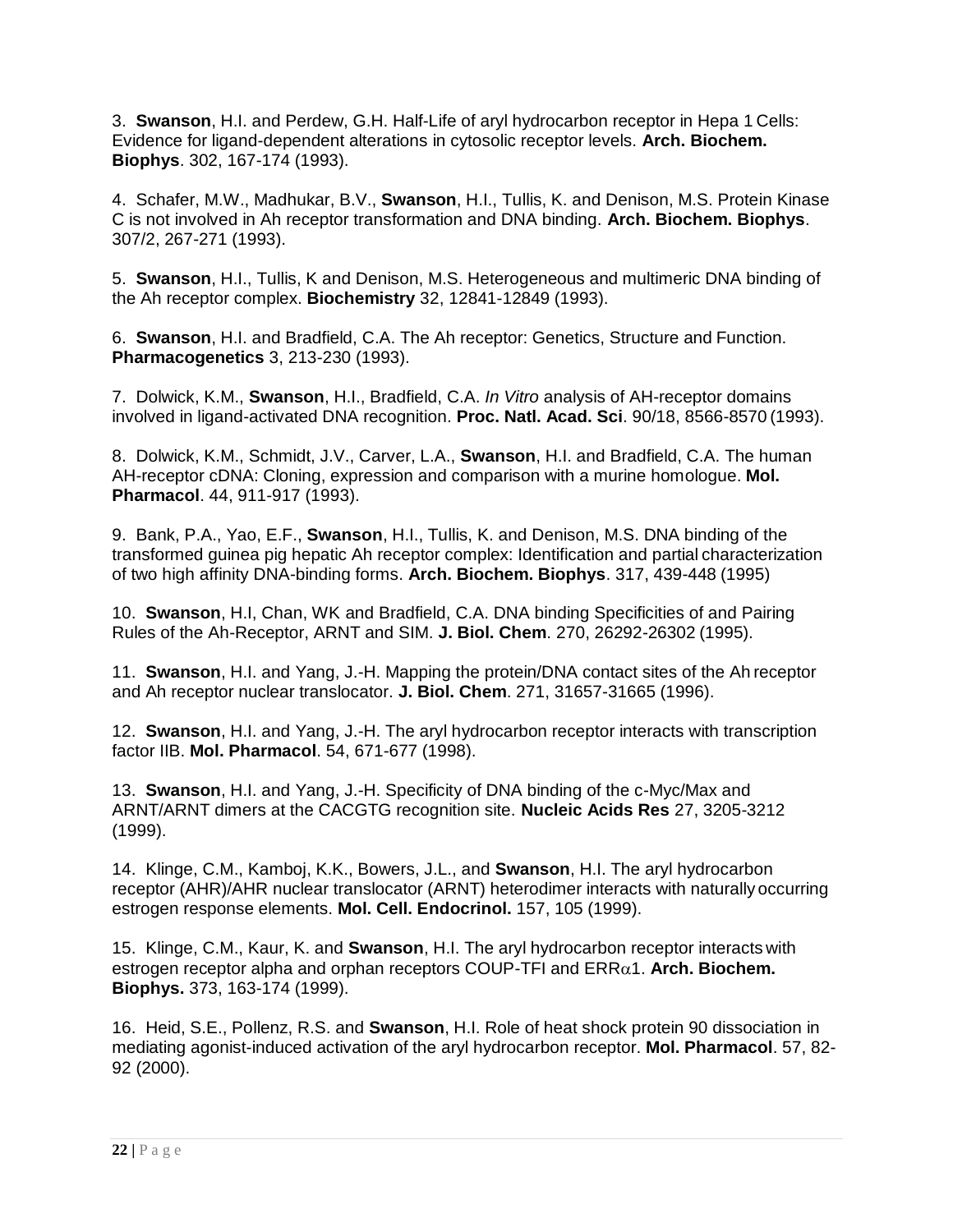17. Walker, M.K., Heid, S.E., Smith, S.M. and **Swanson**, H.I. Molecular characterization and developmental expression of the chicken aryl hydrocarbon receptor. **Comp. Biochem and Physiol**., Part C, 126, 305-319 (2000).

18. Heid, S.E., Walker, M.K. and **Swanson**, H.I. Correlation of cardiotoxicity mediated by halogenated aromatic hydrocarbons to aryl hydrocarbon receptor activation. **Toxicological Sci.**  61, 187-196 (2001).

19. **Swanson**, H.I. (2002) DNA binding and protein interactions of the AHR heterodimer that facilitate gene activation**. Chem-Biol Interactions** 141, 63-76.

20. **Swanson**, H.I., Whitelaw, M.L., Petrulis, J. R. and Perdew, G.H. (2002) Use of 4'[125I] Iodoflavone as a tool to characterize ligand dependent differences in Ah receptor behavior. **J. Biochem. Mol. Tox**. 16, 298-310.

21. Ray, S. and **Swanson**, H.I. (2003) Alteration of keratinocyte differentiation and senescence by the tumor promoter, dioxin. **Toxicol. Appl. Pharmacol.** 192, 131-145 (Cover article).

22. Ray, S and **Swanson**, H.I. (2004) Dioxin-induced immortalization of normal human keratinocytes and silencing of p53 and p16INK4a**. J. Biol. Chem** 279, 27187-27193.

23. **Swanson,** H.I. (2004) Cytochrome P450 expression in human keratinocytes: An aryl hydrocarbon receptor perspective**. Chem-Biol. Interactions** 149, 69-79.

24. Wache, S.C., Hoagland, E.M., Zeigler, G. and **Swanson**, H.I.(2005) Role of arginine residues 14 and 15 in dictating DNA binding stability and transactivation of the aryl hydrocarbon receptor/aryl hydrocarbon receptor nuclear translocator heterodimer. **Gene Expression** 12, 231-243.

25. Hoagland, M. S., Hoagland, E.M. and **Swanson,** H.I. (2005) The p53 inhibitor pifithrin alpha is a potent agonist of the aryl hydrocarbon receptor. **J. Pharmacol. Exp. Ther**. 314, 603-610.

26. Wu, R., Hoagland, M.S. and **Swanson**, H.I. (2007) Lack of the AHR leads to impaired activation of AKT/PKB and enhanced sensitivity to UV-induced apoptosis in murine hepatoma cells. **J. Pharmacol. Exp. Ther.** 320, 448-457.

27. Puppala, D., Gairola, C.G. and **Swanson**, H.I. (2007) Identification of kaempferol as an inhibitor of cigarette smoke induced activation of the aryl hydrocarbon receptor and cell transformation **Carcinogenesis** 28, 639-647.

28. Zhang, L. Wu, R., Dingle, R.W.C., Gairola, C.G., Valentino, J. and **Swanson**, H.I (2007) . Cigarette smoke condensate and dioxin suppress culture shock induced senescence in normal human oral keratinocytes. **Oral Oncology** 43, 693-700.

29. Lee, H., Puppala, D., **Swanson**, H.I. and Kim, K-B. (2007) Targeted Degradation of aryl hydrocarbon receptor (AHR) via the PROTAC approach: A chemical genetic tool for AHR biology. **ChemBiochem** 8, 2058-62.

30. Puppala, D. Lee, H., Kim, K.B. and **Swanson**, H.I. (2008) Development of an AHR antagonist using the PROTACS approach: A potential tool for chemoprevention. **Mol. Pharmacol.** 73, 1064-1071.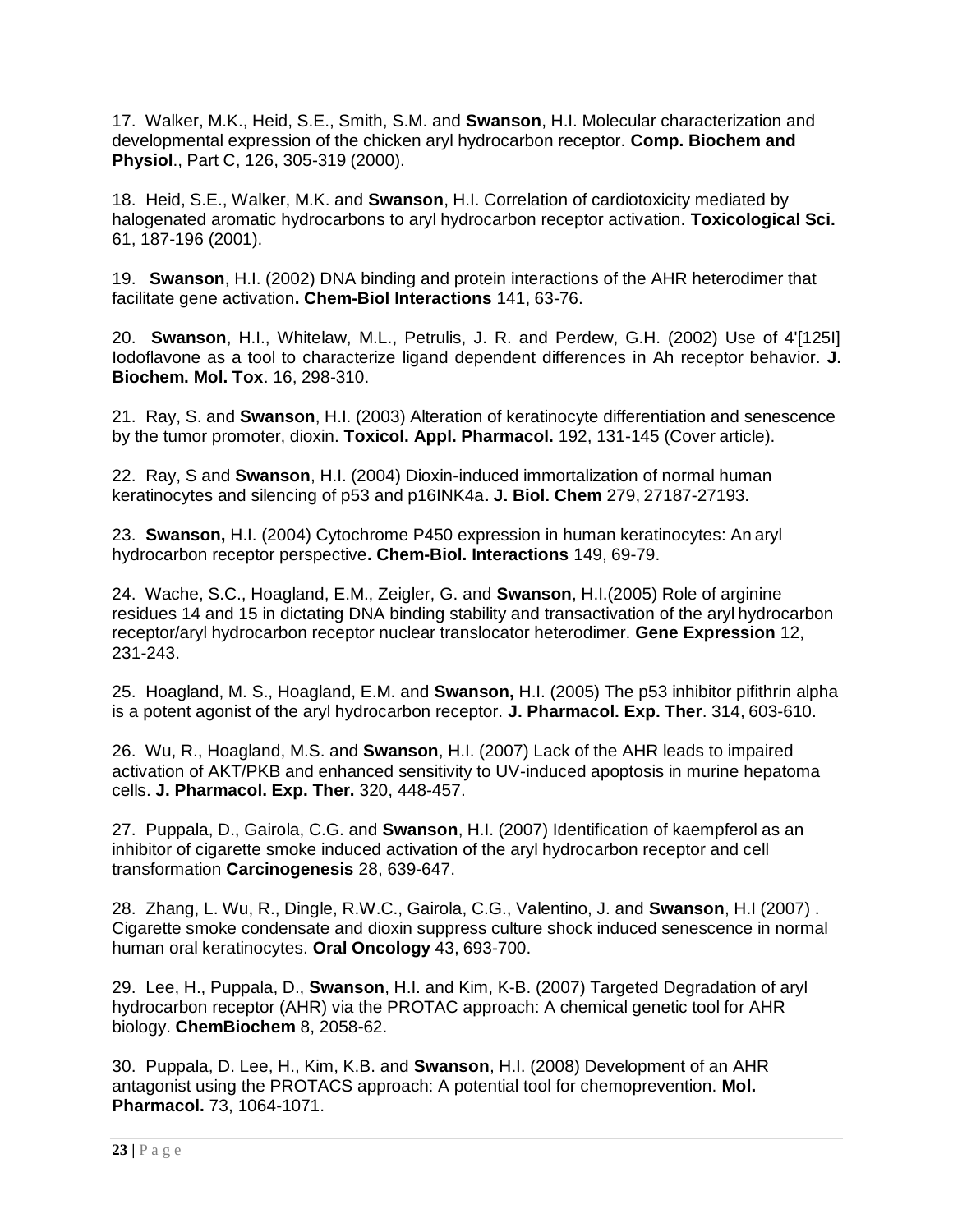31. Arsenescu, V., Arsenescu, R.I., King, V., **Swanson,** H.I., and Cassis, L.A. (2008) Exposure to polychlorinated biphenyl 77 increases adipocyte differentiation and proinflammatory adipokines, contributing to the development of obesity and obesity-associated atherosclerosis. **Environ. Hlth. Persp**. 116, 761-768.

32. Ray, S and **Swanson**, H.I. (2009) Role of the aryl hydrocarbon receptor in senescence, apoptosis and tumor promotion. **BioChemical Pharm**. (Invited Review) 77, 681-688.

33. **Swanson,** H.I., Njar, V.C.O., Yu, Z., Castro, D.J., Gonzalez, F.J., Williams, D.E., Kong, A.T., Waxman, D.J. and Scott, E.E. (2010) Targeting drug metabolizing enzymes foreffective chemoprevention. **Drug Metab. Dispos.**. 38, 539-544. PMID 20233842.

34. Cyrus, K., Wehenkel, M., Choi, E.Y-., Lee, H., **Swanson**, H and Kim, K-B. (2010) Jostling for position: optimizing linker location in the design of estrogen receptor-targeting Protacs. **ChemMedChem** 5, 979-985.

35. Cyrus, K. Wehenkel M. Choi, E.Y-., **Swanson**, H. and Kim, K-B. (2010) Two-Headed PROTAC: An effective tool for targeted protein degradation. **Chembiochem.** 11, 1531-1534.

36. Arsenescu, R.I., Arsenescu, V., Zhong, J., Nasser, M., Melinte, R., Dingle, R.W.C., **Swanson**, H.I and Villiers, W. J.S. (2010) Role of the xenobiotic receptor in inflammatorybowel diseases**. Inflammatory Bowel Diseases** 17, 1149-1162.

37. Cyrus, K., Wehenkel, M., Choi, E.Y., Han, H.J., Lee, H., **Swanson,** H. and Kim, K.B. (2011) Impact of linker length on the activity of PROTACS. **MolBiosyst** 7, 359-364. PMID: 20922213.

38. Choi, E-Y., Lee, H., Dingle, R.W.C., Kim, K.B. and **Swanson**, H.I. (2012) Development of Novel CH223191-based antagonists of the aryl hydrocarbon receptor. **Mol. Pharmacol.** 81, 3- 11.

39. Choi, E-Y., Lee, H., Dingle, R.W.C., Kim, K.B. and **Swanson**, H.I. Implications and Development of AHR-based Therapeutic Agents (2012). **Mol. Cell. Pharmacol.** 4, 53-60.

40. Moirangthem, V., Katz, W.S., Su, W., Choi, E.Y., Dingle, R.W., Zeigler, G.M.,Everson, W.V., Jennings, C.D., Gong, M. and **Swanson**, H.I. (2013) Impact of 2,3,7,8 tetrachlorodibenzo-p-dioxin on cutaneous wound healing. **Exp. Toxicol. Pathol** .65, 61-6.

41. Baker, N.A., Karounos, M., English, V., Fang, J., Wei, Y., Strongberg, A., Sunkara, A., Morris, A.J., **Swanson**, H.I. and Cassis, L.A. (2013) Coplanar Polychlorinated Biphenyls Impair Glucose Homeostasis in Lean C57BL/6 mice and Mitigate Beneficial Effects of Weight Loss on Glucose Homeostasis in Obese Mice. **Env. Hlth Persp**. 121, 105-110.

42. **Swanson**, H.I., Wada, T., Xie, W., Renga, B., Zampella, A., Distrutti, E., Fiorucci, S., Kong, B., Thomas, A., Guo, G.L., Narayanan, R., Yepuru, M., Dalton, J.T. and John Y. L. Chiang, J.Y. L. (2013) Role of nuclear receptors in lipid dysfunction and obesity-related diseases. **Drug Metab. Dispos.** 41, 1-11.

43. **Swanson**, H.I., Wu, R., Choi, E.-Y., Helton, W.B., Gairola, C.G. and Valentino, J. (2014) Impact of apigenin and kaempferol on human head and neck squamous cell carcinoma. **Oral Surgery, Oral Medicine, Oral Pathology and Oral Radiology** 117, 214-220.